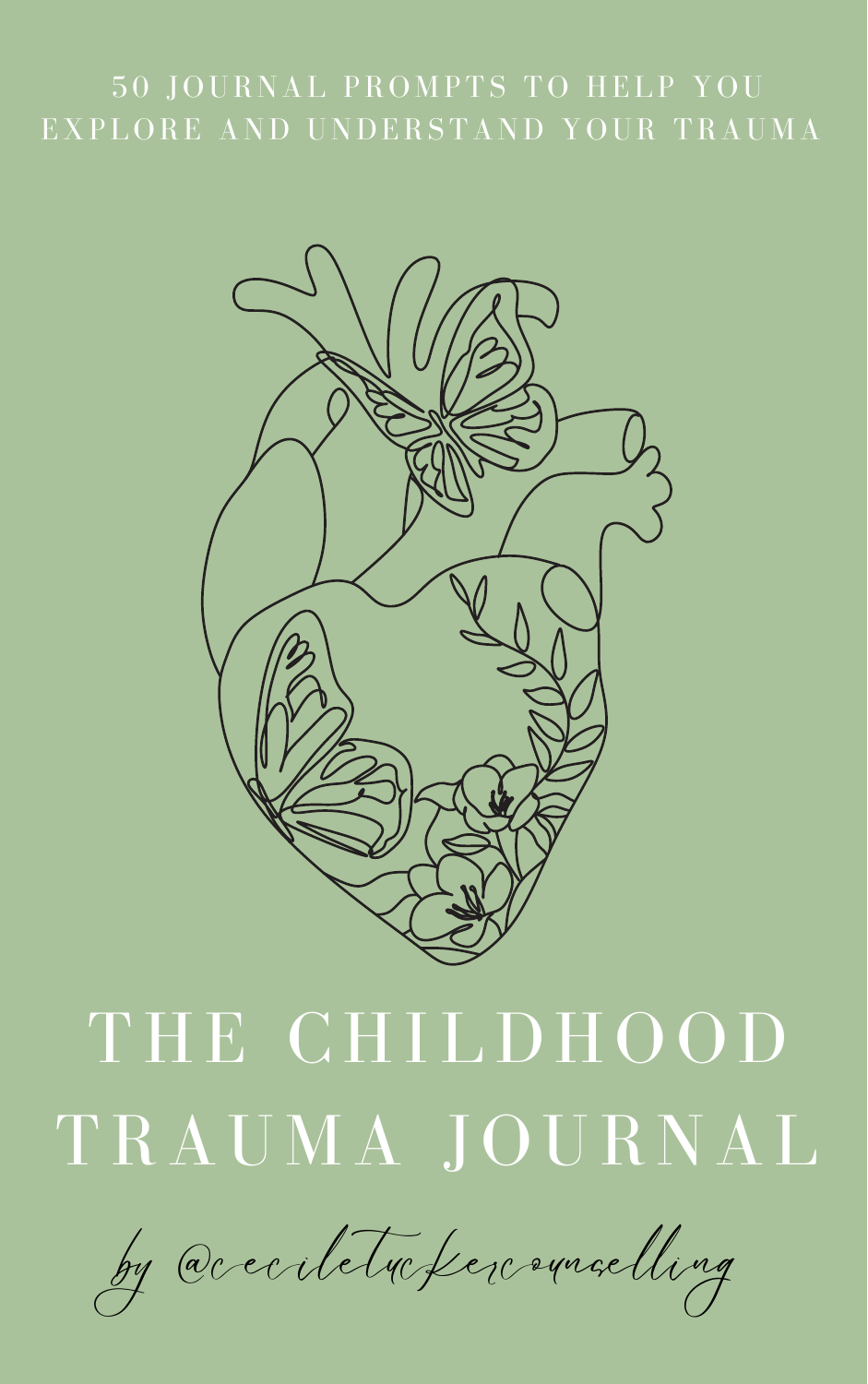When and where do I feel safest? What about these things makes me feel safe?

,我们也不会有什么?""我们的人,我们也不会有什么?""我们的人,我们也不会有什么?""我们的人,我们也不会有什么?""我们的人,我们也不会有什么?""我们的人

With whom do I feel safest? What makes me feel safe about them?

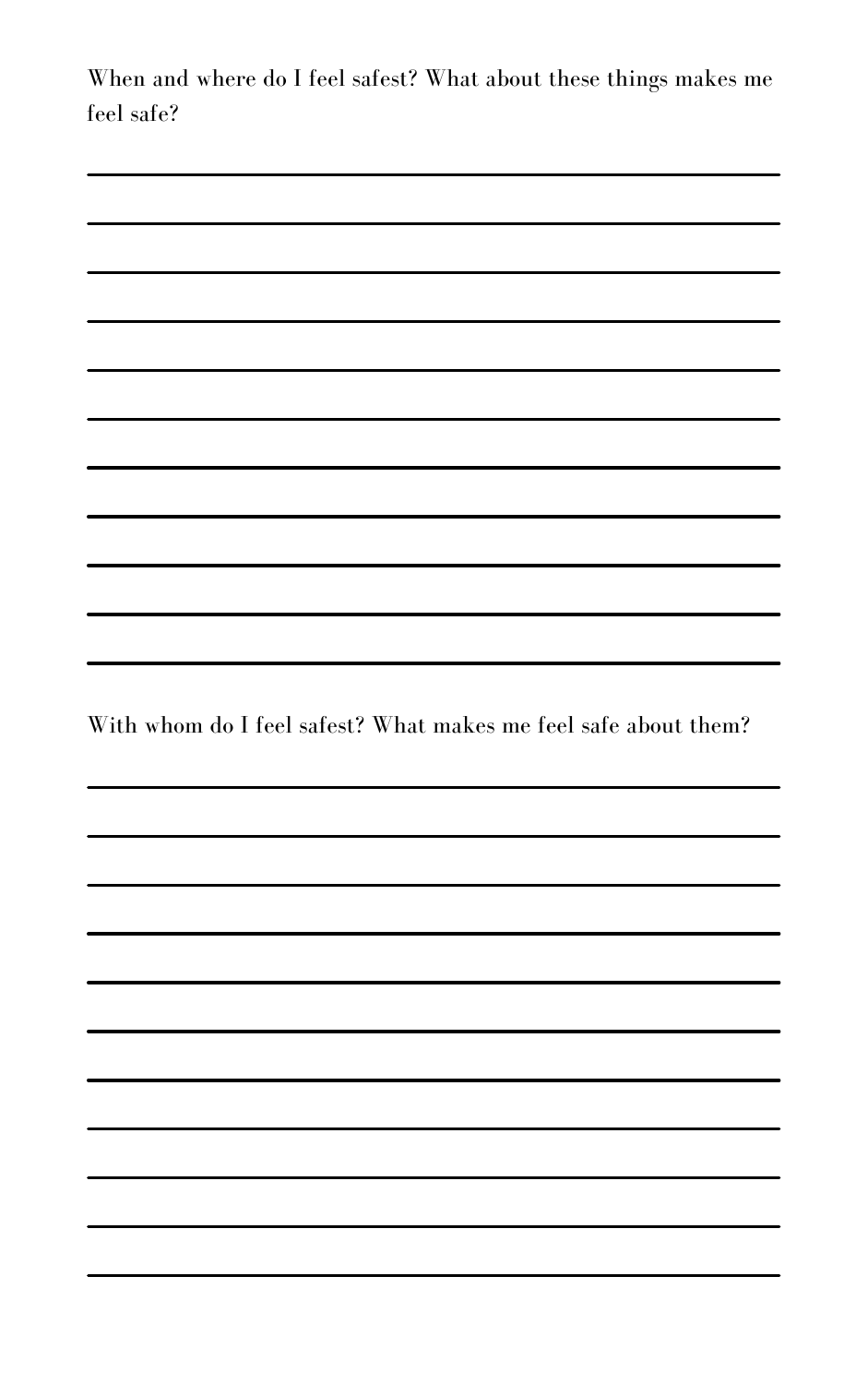What words would I use to describe my childhood? What about these words stands out to me?

<u> 1989 - Andrea Santa Andrea Santa Andrea Santa Andrea Santa Andrea Santa Andrea Santa Andrea Santa Andrea San</u>

,我们也不会有什么。""我们的人,我们也不会有什么?""我们的人,我们也不会有什么?""我们的人,我们也不会有什么?""我们的人,我们也不会有什么?""我们的人

What character traits do I have that helped me survive?

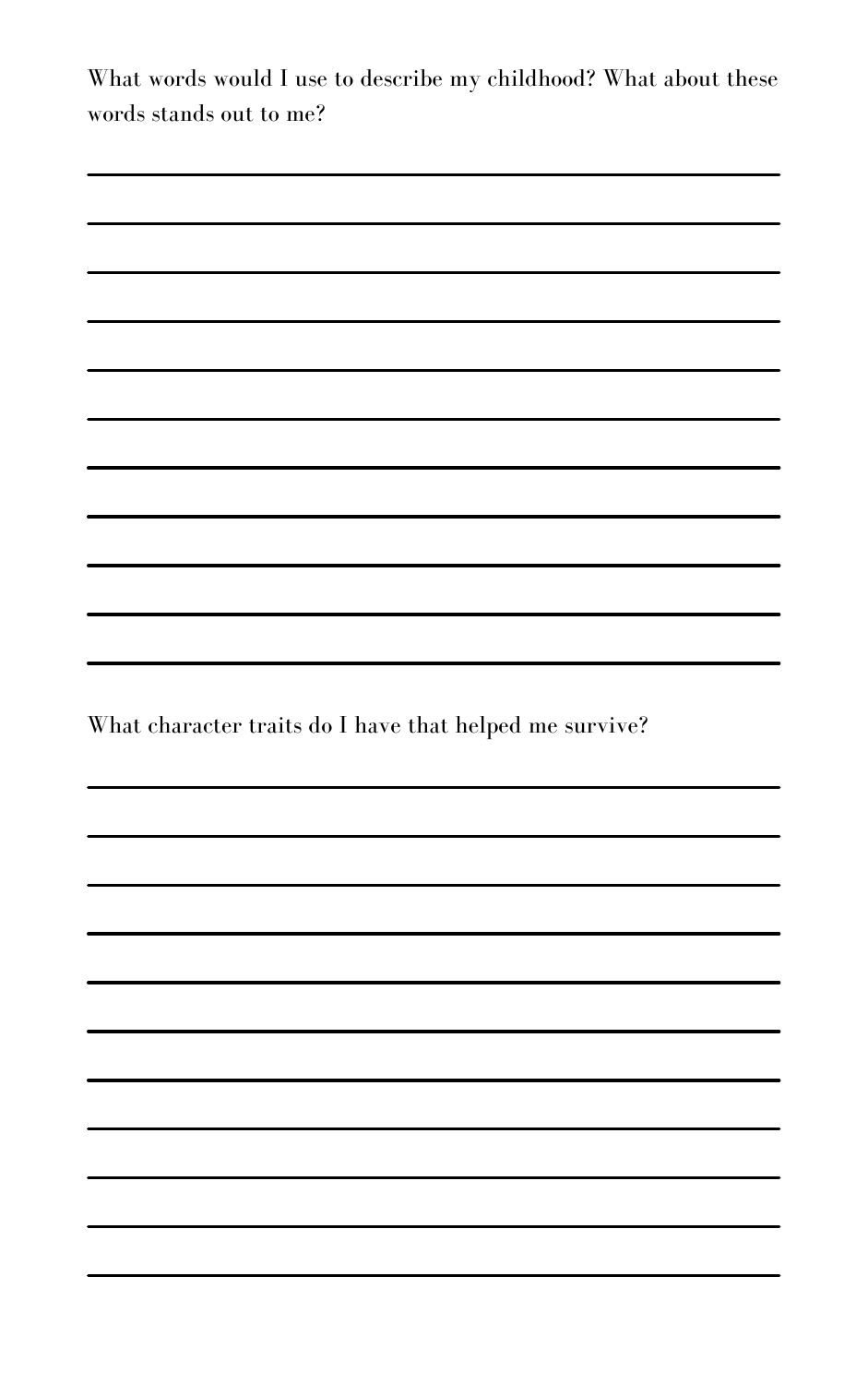What beliefs did I learn from my childhood? How are they still impacting my life today?

What emotions do I experience most when I think back to my  $1 \cdot 11$   $10$ 

| childhood! |  |  |
|------------|--|--|
|            |  |  |

,我们也不会有什么。""我们的人,我们也不会有什么?""我们的人,我们也不会有什么?""我们的人,我们也不会有什么?""我们的人,我们也不会有什么?""我们的人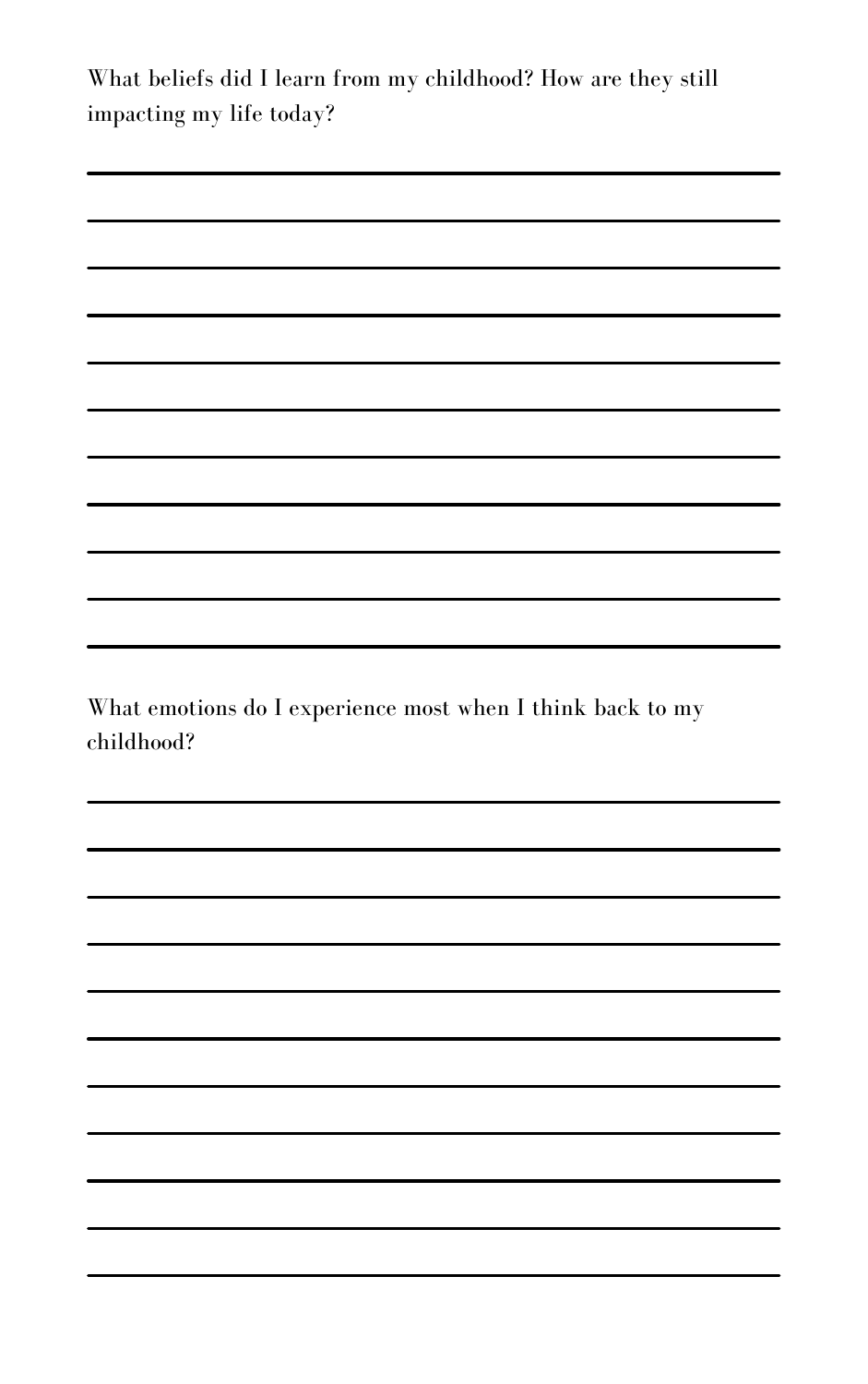Trauma often leads to disconnection. Do I feel disconnect from other people due to my trauma? In what ways?

In what ways feel that my trauma is holding me back?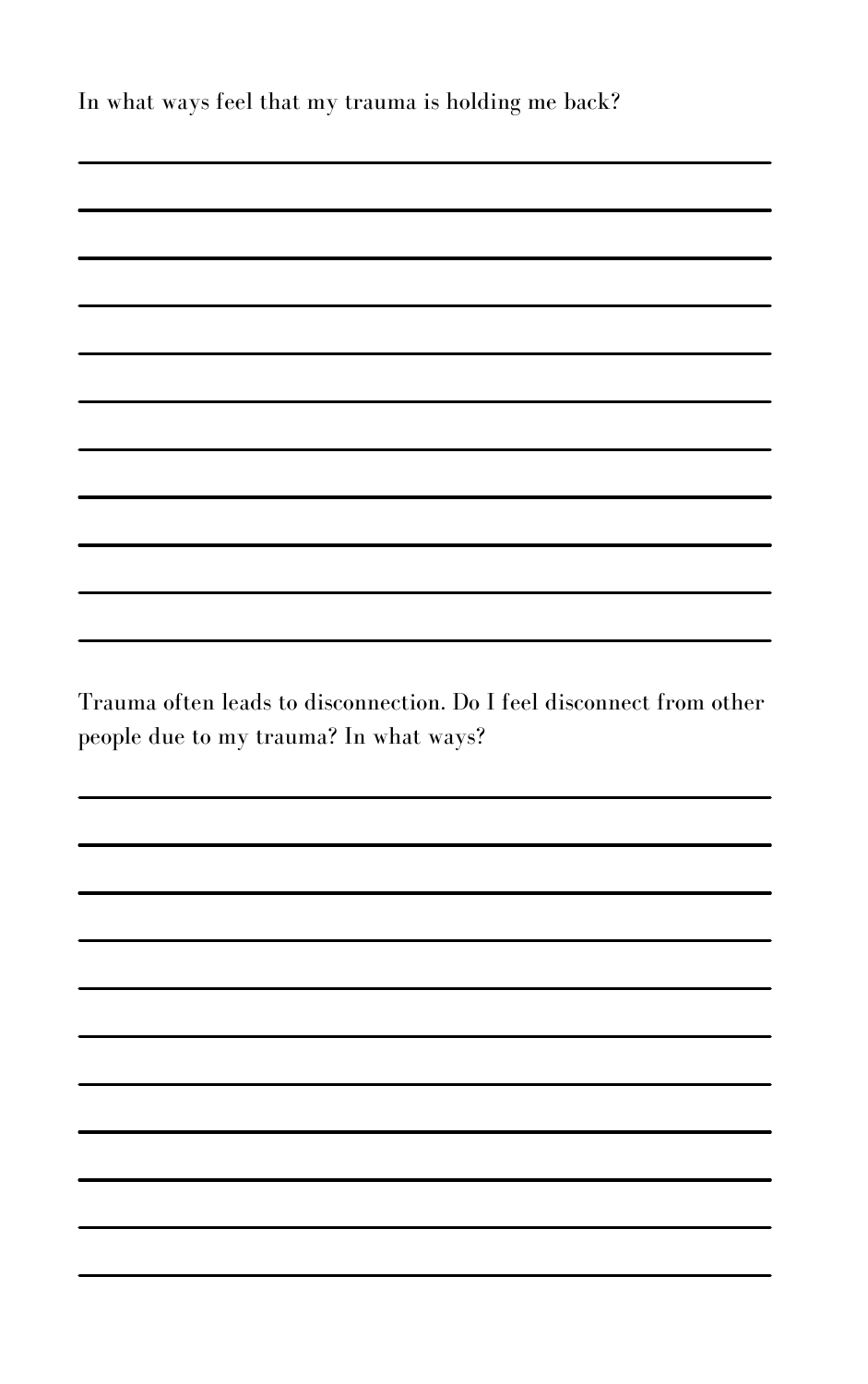With whom do I feel connected?

What does connection feel like?

| and the contract of the contract of the contract of the contract of the contract of the contract of the contract of                                                                                                                  |  |
|--------------------------------------------------------------------------------------------------------------------------------------------------------------------------------------------------------------------------------------|--|
|                                                                                                                                                                                                                                      |  |
|                                                                                                                                                                                                                                      |  |
|                                                                                                                                                                                                                                      |  |
| 的,我们也不会不会不会。""我们的,我们也不会不会不会。""我们的,我们也不会不会不会不会。""我们的,我们也不会不会不会。""我们的,我们也不会不会不会。""我                                                                                                                                                    |  |
| ,我们的人们就会不会不会。""我们的人们,我们的人们,我们的人们,我们的人们,我们的人们,我们的人们,我们的人们,我们的人们,我们的人们,我们的人们,我们的人们<br>第151章 我们的人们,我们的人们的人们,我们的人们的人们,我们的人们的人们,我们的人们的人们,我们的人们的人们,我们的人们,我们的人们,我们的人们,我们的人们                                                                 |  |
| $\blacksquare$ . The contract of the contract of the contract of the contract of the contract of the contract of the contract of the contract of the contract of the contract of the contract of the contract of the contract of the |  |
|                                                                                                                                                                                                                                      |  |
|                                                                                                                                                                                                                                      |  |
|                                                                                                                                                                                                                                      |  |
|                                                                                                                                                                                                                                      |  |

,我们也不会有什么。""我们的人,我们也不会有什么?""我们的人,我们也不会有什么?""我们的人,我们也不会有什么?""我们的人,我们也不会有什么?""我们的人

,我们也不会有什么。""我们的人,我们也不会有什么?""我们的人,我们也不会有什么?""我们的人,我们也不会有什么?""我们的人,我们也不会有什么?""我们的人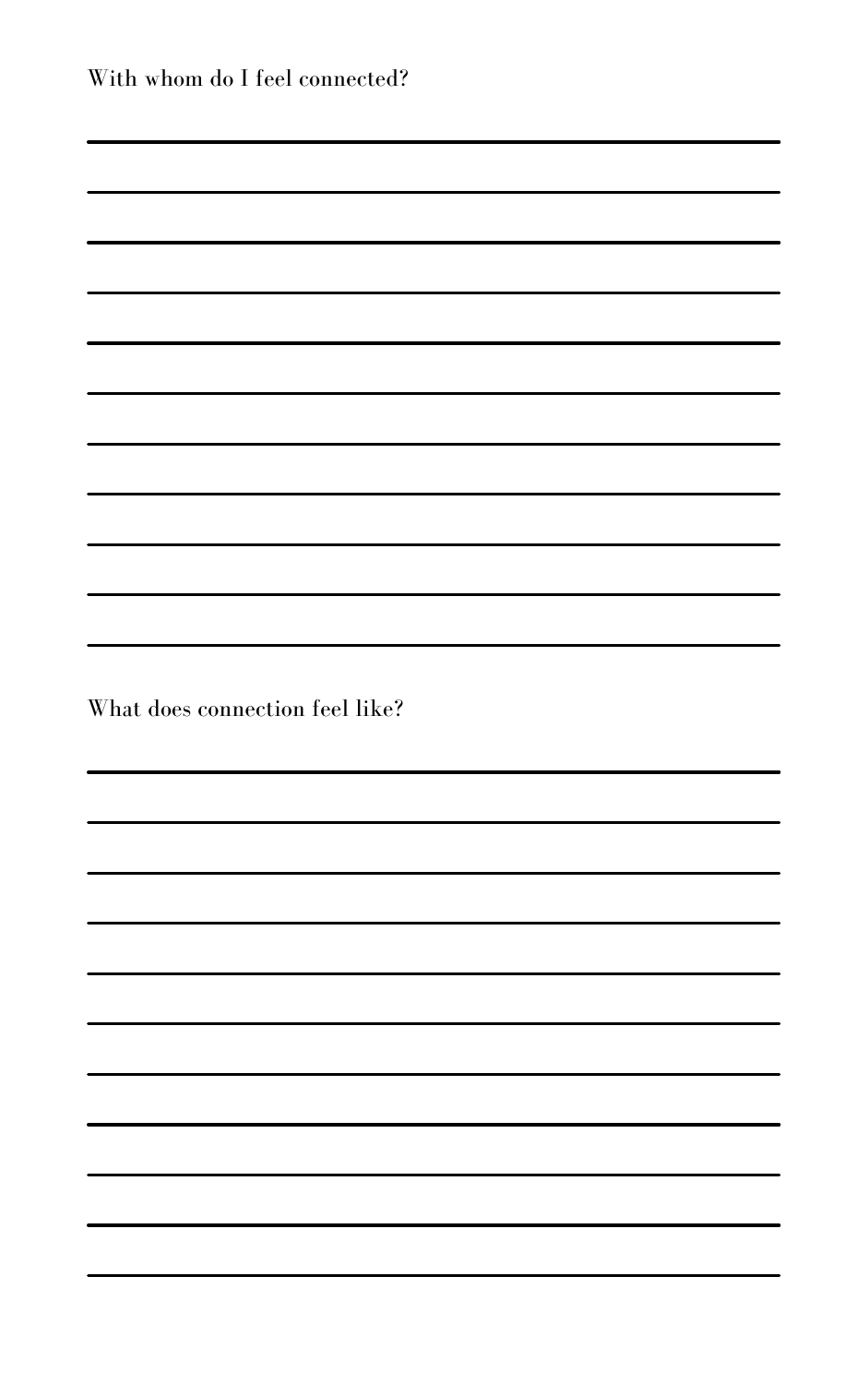When I think of my trauma, what do I experience in my body?

a se de la construcción de la construcción de la construcción de la construcción de la construcción de la cons<br>A la construcción de la construcción de la construcción de la construcción de la construcción de la construcci

 $\mathcal{L}(\mathcal{L}(\mathcal{L}))$  is a set of the set of the set of the set of the set of the set of the set of the set of the set of the set of the set of the set of the set of the set of the set of the set of the set of the set of t

What about my childhood was not normal? Something I thought everyone experienced but I now know was something traumatic?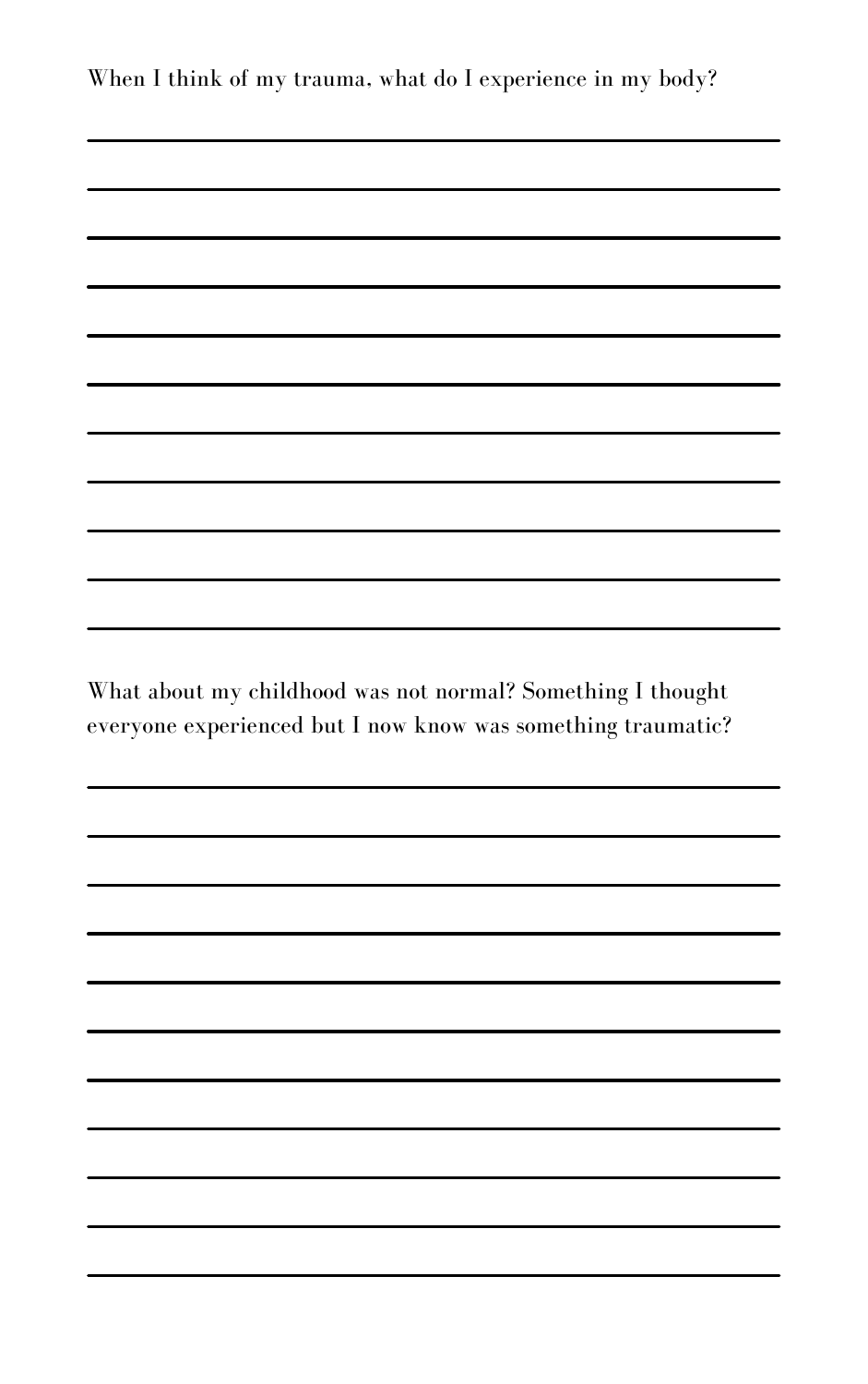Which of my needs were neglected in my childhood?

,我们也不会有什么。""我们的人,我们也不会有什么?""我们的人,我们也不会有什么?""我们的人,我们也不会有什么?""我们的人,我们也不会有什么?""我们的人

What would it look like for me to meet those needs today?

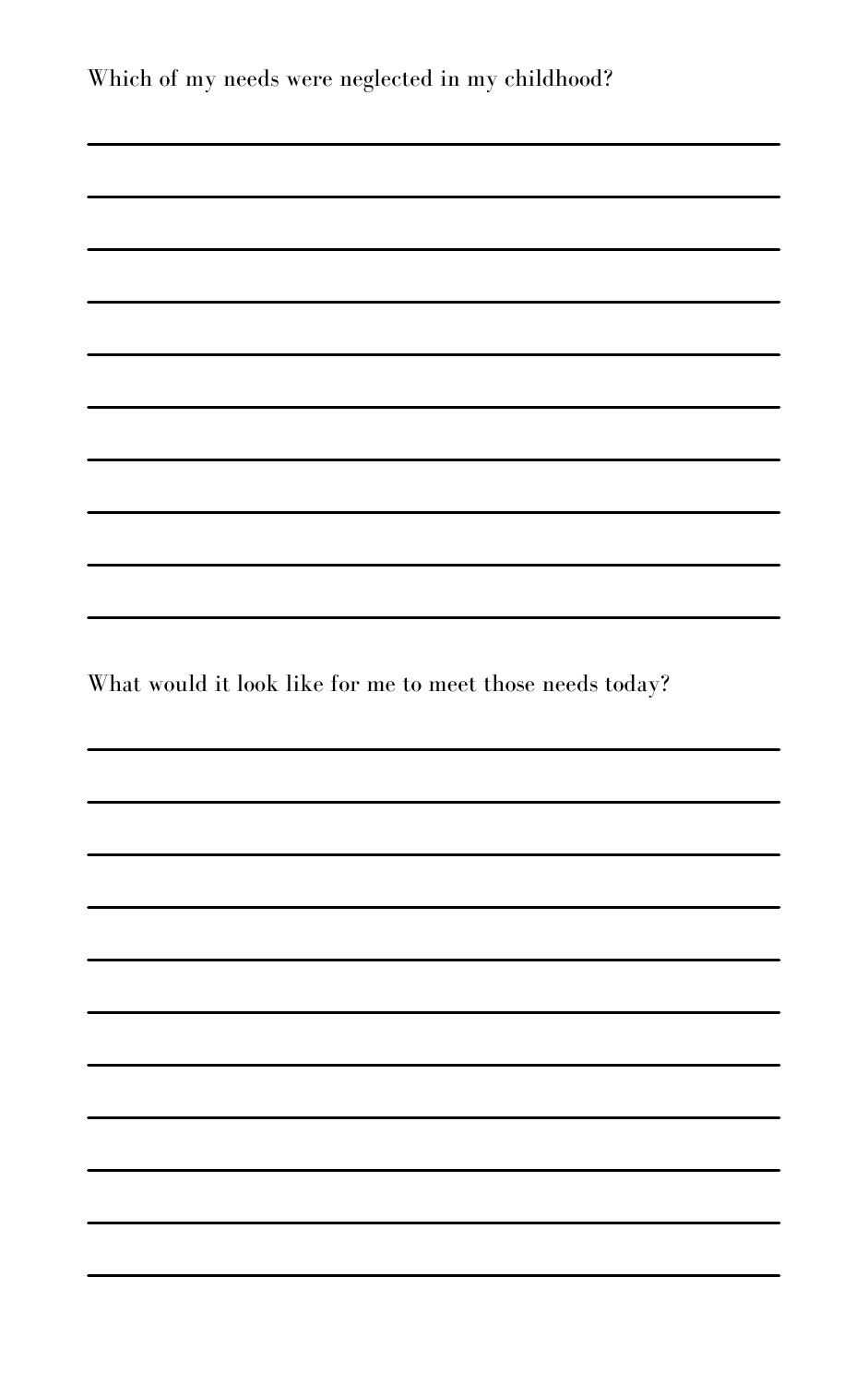What do I wish I could say to my parents/care givers? What do I need them to know?

,我们也不会有什么。""我们的人,我们也不会有什么?""我们的人,我们也不会有什么?""我们的人,我们也不会有什么?""我们的人,我们也不会有什么?""我们的人

What was the hardest part of my childhood experiences?

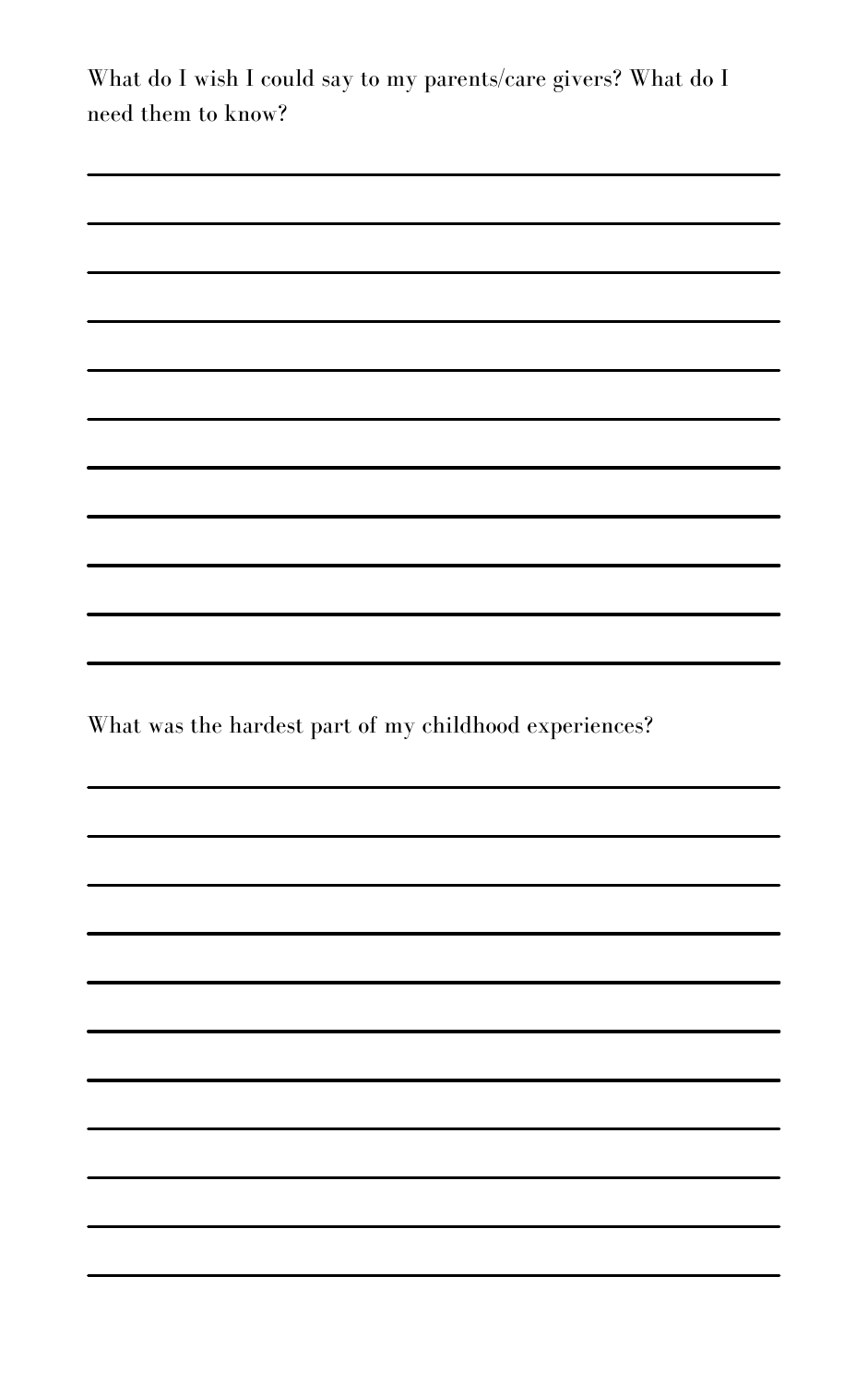What does healing even mean to me? What would that look like? Feel like?

and the contract of the contract of the contract of the contract of the contract of the contract of the contract of

,我们也不会有什么。""我们的人,我们也不会有什么?""我们的人,我们也不会有什么?""我们的人,我们也不会有什么?""我们的人,我们也不会有什么?""我们的人

What do I understand about my childhood trauma that I previously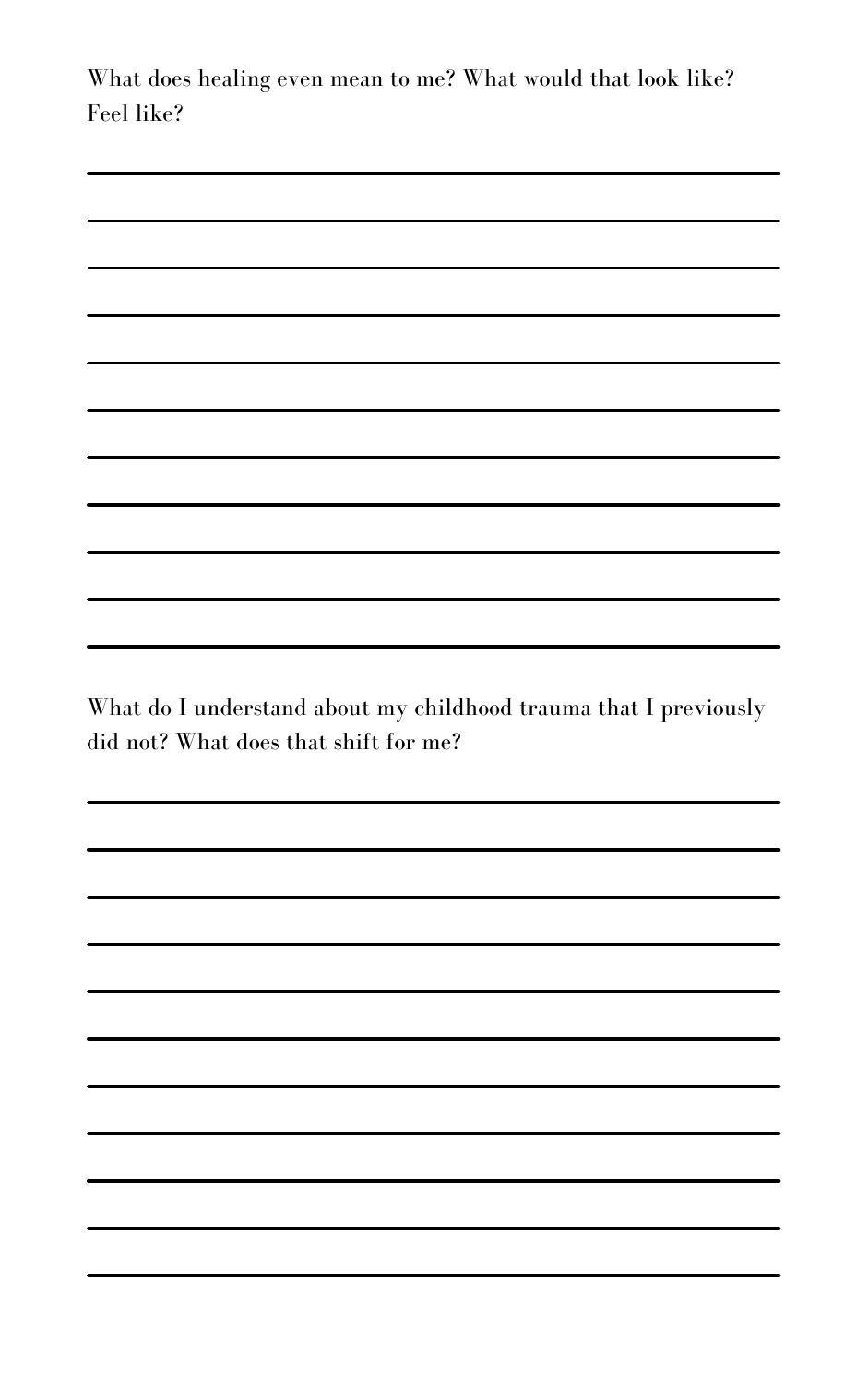|  | What triggers me? |  |
|--|-------------------|--|
|--|-------------------|--|

When I feel triggered, what happens? How do I respond?

 $\mathcal{L}(\mathcal{L})$  and  $\mathcal{L}(\mathcal{L})$  and  $\mathcal{L}(\mathcal{L})$  and  $\mathcal{L}(\mathcal{L})$  and  $\mathcal{L}(\mathcal{L})$  and  $\mathcal{L}(\mathcal{L})$  and  $\mathcal{L}(\mathcal{L})$ 

,我们也不会有什么。""我们的人,我们也不会有什么?""我们的人,我们也不会有什么?""我们的人,我们也不会有什么?""我们的人,我们也不会有什么?""我们的人

,我们也不会有什么。""我们的人,我们也不会有什么?""我们的人,我们也不会有什么?""我们的人,我们也不会有什么?""我们的人,我们也不会有什么?""我们的人

|                                                                                                                                                                                                                                      | <u> The Community of the Community of the Community of the Community of the Community of the Community of the Community of the Community of the Community of the Community of the Community of the Community of the Community of</u> |
|--------------------------------------------------------------------------------------------------------------------------------------------------------------------------------------------------------------------------------------|--------------------------------------------------------------------------------------------------------------------------------------------------------------------------------------------------------------------------------------|
|                                                                                                                                                                                                                                      |                                                                                                                                                                                                                                      |
| ,一个人都是一个人的人,一个人都是一个人的人,一个人都是一个人的人,一个人都是一个人的人,一个人都是一个人的人,一个人都是一个人的人,一个人都是一个人的人,一个人                                                                                                                                                    |                                                                                                                                                                                                                                      |
| ,我们的人们就会不会不会。""我们的人们,我们的人们,我们的人们,我们的人们,我们的人们,我们的人们,我们的人们,我们的人们,我们的人们,我们的人们,我们的人们<br>第151章 我们的人们,我们的人们的人们,我们的人们的人们,我们的人们的人们,我们的人们的人们,我们的人们的人们,我们的人们,我们的人们,我们的人们,我们的人们                                                                 |                                                                                                                                                                                                                                      |
| $\blacksquare$ . The contract of the contract of the contract of the contract of the contract of the contract of the contract of the contract of the contract of the contract of the contract of the contract of the contract of the |                                                                                                                                                                                                                                      |
|                                                                                                                                                                                                                                      |                                                                                                                                                                                                                                      |
|                                                                                                                                                                                                                                      |                                                                                                                                                                                                                                      |
|                                                                                                                                                                                                                                      |                                                                                                                                                                                                                                      |
|                                                                                                                                                                                                                                      |                                                                                                                                                                                                                                      |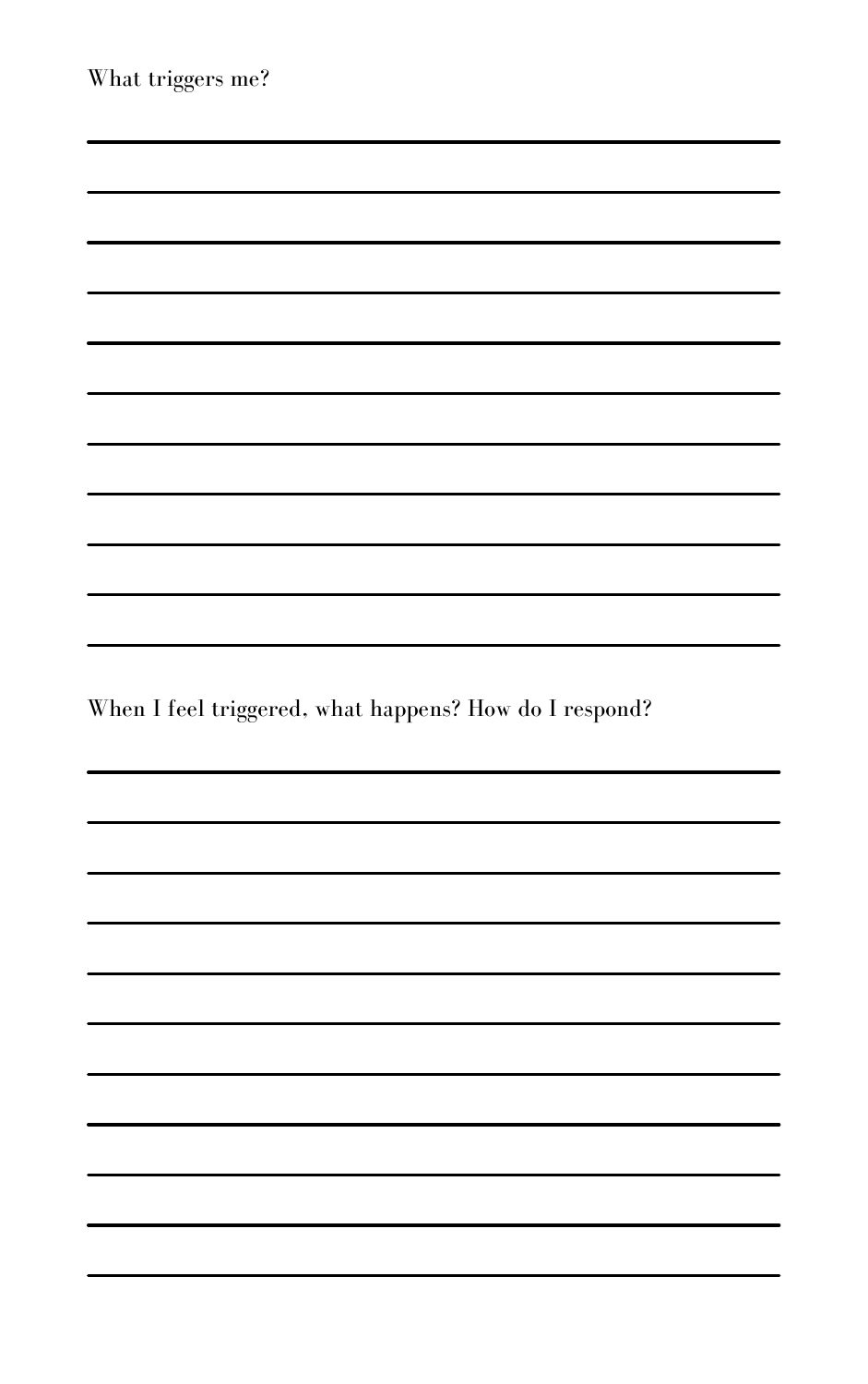What symptoms of my trauma do I find most difficult to deal with?

,我们也不会有什么?""我们的人,我们也不会有什么?""我们的人,我们也不会有什么?""我们的人,我们也不会有什么?""我们的人,我们也不会有什么?""我们的人

,我们也不会有什么。""我们的人,我们也不会有什么?""我们的人,我们也不会有什么?""我们的人,我们也不会有什么?""我们的人,我们也不会有什么?""我们的人

What about these symptoms makes them most difficult?

| and the contract of the contract of the contract of the contract of the contract of the contract of the contract of                                                                                                                  |                                                                                                                                                                                                                                      |
|--------------------------------------------------------------------------------------------------------------------------------------------------------------------------------------------------------------------------------------|--------------------------------------------------------------------------------------------------------------------------------------------------------------------------------------------------------------------------------------|
|                                                                                                                                                                                                                                      |                                                                                                                                                                                                                                      |
|                                                                                                                                                                                                                                      | <u> The Community of the Community of the Community of the Community of the Community of the Community of the Community of the Community of the Community of the Community of the Community of the Community of the Community of</u> |
|                                                                                                                                                                                                                                      |                                                                                                                                                                                                                                      |
| 的,我们也不会不会不会。""我们的人,我们也不会不会不会。""我们的人,我们也不会不会不会不会。""我们的人,我们也不会不会不会。""我们的人,我们也不会不会不                                                                                                                                                     |                                                                                                                                                                                                                                      |
|                                                                                                                                                                                                                                      |                                                                                                                                                                                                                                      |
| $\blacksquare$ . The contract of the contract of the contract of the contract of the contract of the contract of the contract of the contract of the contract of the contract of the contract of the contract of the contract of the |                                                                                                                                                                                                                                      |
|                                                                                                                                                                                                                                      |                                                                                                                                                                                                                                      |
|                                                                                                                                                                                                                                      |                                                                                                                                                                                                                                      |
|                                                                                                                                                                                                                                      |                                                                                                                                                                                                                                      |
|                                                                                                                                                                                                                                      |                                                                                                                                                                                                                                      |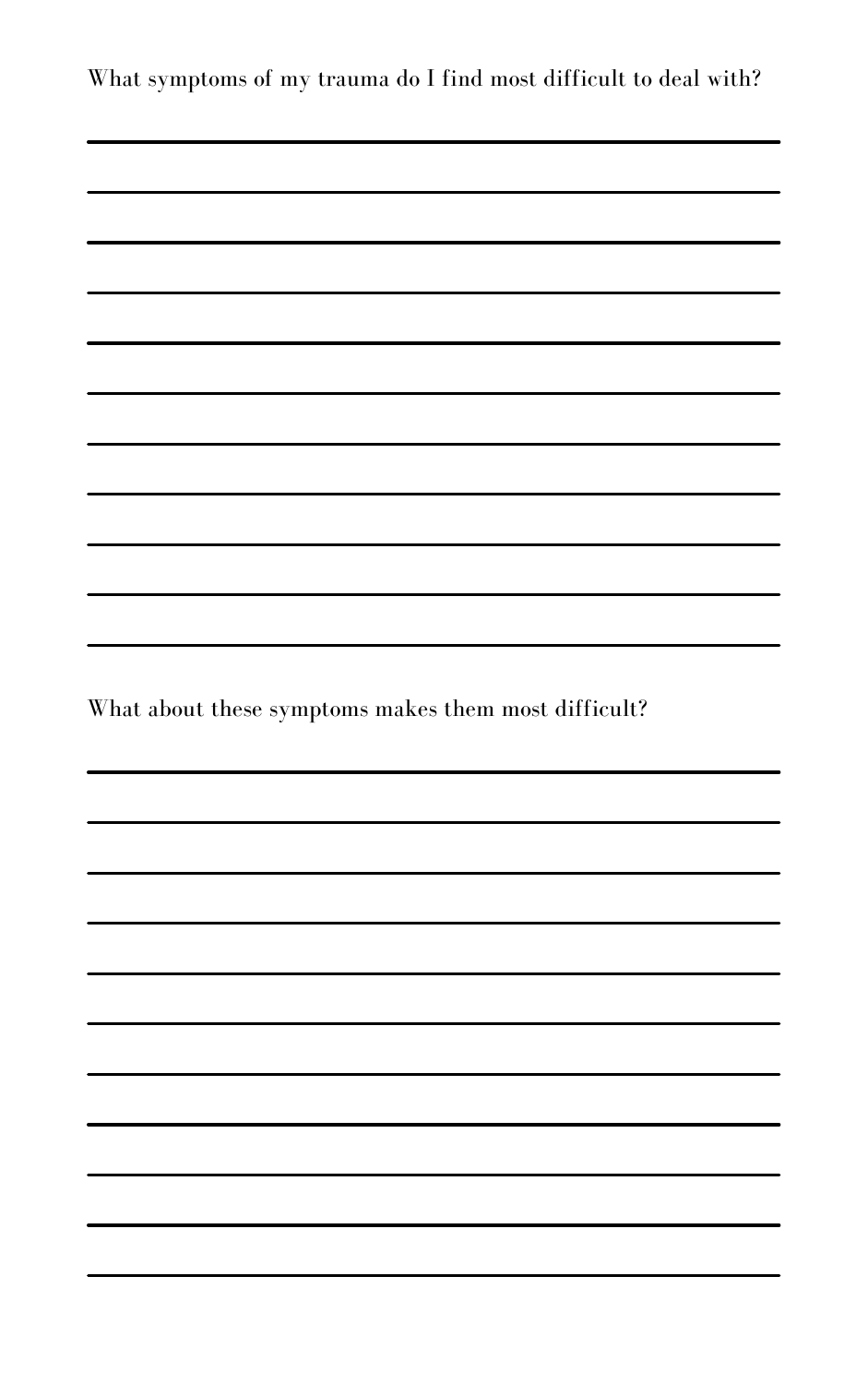## What beliefs do I hold about myself, based on my experiences?

and the control of the control of the control of the control of the control of the control of the control of the

,我们也不会有什么。""我们的人,我们也不会有什么?""我们的人,我们也不会有什么?""我们的人,我们也不会有什么?""我们的人,我们也不会有什么?""我们的人

,我们也不会有什么。""我们的人,我们也不会有什么?""我们的人,我们也不会有什么?""我们的人,我们也不会有什么?""我们的人,我们也不会有什么?""我们的人

What beliefs do I hold about others, based on my experiences?

|                                                                                                                                                                                                                                      | <u> The Community of the Community of the Community of the Community of the Community of the Community of the Community of the Community of the Community of the Community of the Community of the Community of the Community of</u> |
|--------------------------------------------------------------------------------------------------------------------------------------------------------------------------------------------------------------------------------------|--------------------------------------------------------------------------------------------------------------------------------------------------------------------------------------------------------------------------------------|
|                                                                                                                                                                                                                                      |                                                                                                                                                                                                                                      |
| ,一个人都是一个人的人,一个人都是一个人的人,一个人都是一个人的人,一个人都是一个人的人,一个人都是一个人的人,一个人都是一个人的人,一个人都是一个人的人,一个人                                                                                                                                                    |                                                                                                                                                                                                                                      |
|                                                                                                                                                                                                                                      |                                                                                                                                                                                                                                      |
| $\blacksquare$ . The contract of the contract of the contract of the contract of the contract of the contract of the contract of the contract of the contract of the contract of the contract of the contract of the contract of the |                                                                                                                                                                                                                                      |
|                                                                                                                                                                                                                                      |                                                                                                                                                                                                                                      |
|                                                                                                                                                                                                                                      |                                                                                                                                                                                                                                      |
|                                                                                                                                                                                                                                      |                                                                                                                                                                                                                                      |
|                                                                                                                                                                                                                                      |                                                                                                                                                                                                                                      |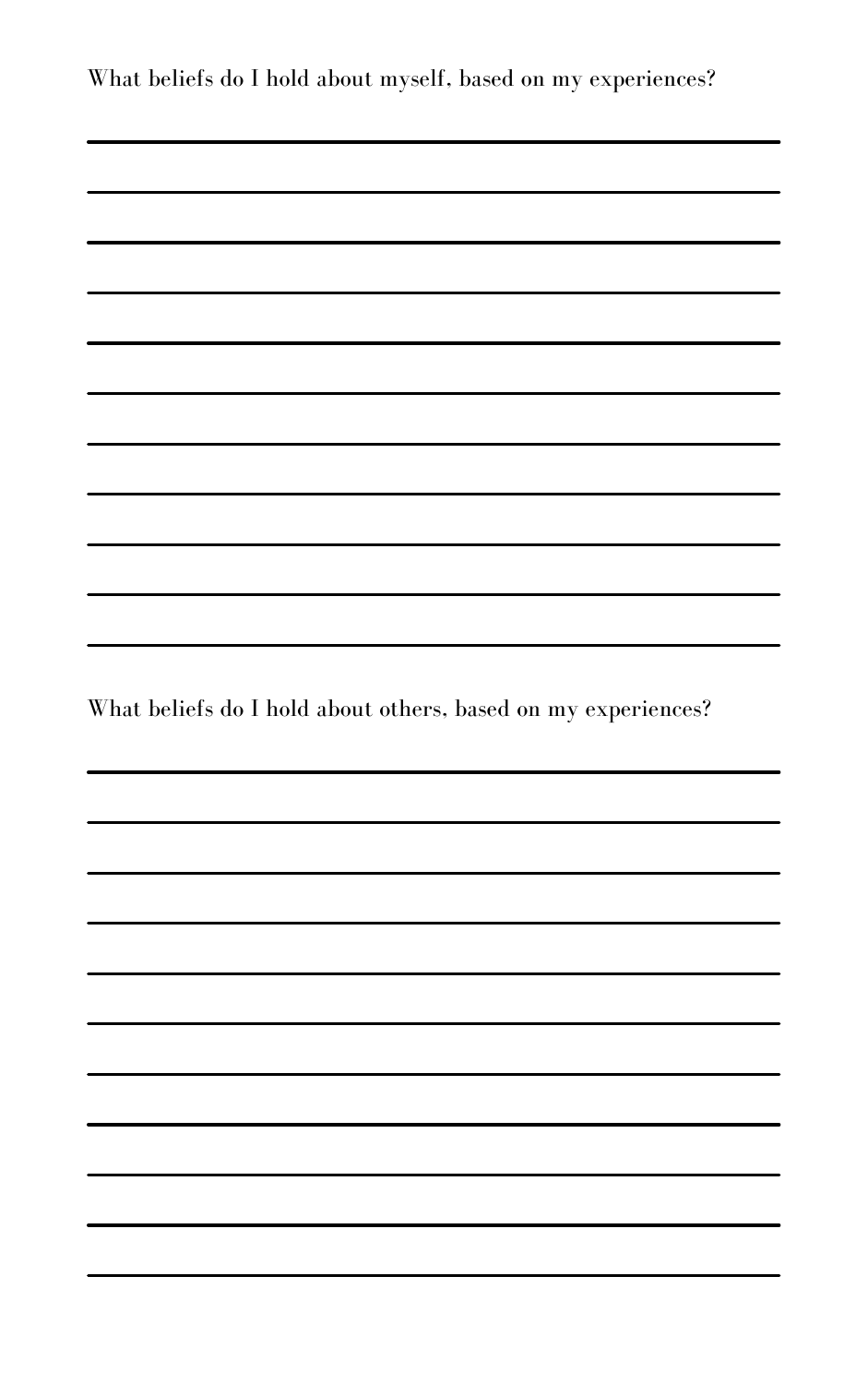How do I view the world as a whole, based on my experiences?

and the control of the control of the control of the control of the control of the control of the control of the

,我们也不会有什么。""我们的人,我们也不会有什么?""我们的人,我们也不会有什么?""我们的人,我们也不会有什么?""我们的人,我们也不会有什么?""我们的人

What patterns have I observed in myself, as a result of my trauma?

|                                                                                                                                                                                                                                      | <u> The Community of the Community of the Community of the Community of the Community of the Community of the Community of the Community of the Community of the Community of the Community of the Community of the Community of</u> |
|--------------------------------------------------------------------------------------------------------------------------------------------------------------------------------------------------------------------------------------|--------------------------------------------------------------------------------------------------------------------------------------------------------------------------------------------------------------------------------------|
|                                                                                                                                                                                                                                      |                                                                                                                                                                                                                                      |
| ,一个人都是一个人的人,一个人都是一个人的人,一个人都是一个人的人,一个人都是一个人的人,一个人都是一个人的人,一个人都是一个人的人,一个人都是一个人的人,一个人                                                                                                                                                    |                                                                                                                                                                                                                                      |
| ,我们的人们就会不会不会。""我们的人们,我们的人们,我们的人们,我们的人们,我们的人们,我们的人们,我们的人们,我们的人们,我们的人们,我们的人们,我们的人们<br>第151章 我们的人们,我们的人们的人们,我们的人们的人们,我们的人们的人们,我们的人们的人们,我们的人们的人们,我们的人们,我们的人们,我们的人们,我们的人们                                                                 |                                                                                                                                                                                                                                      |
| $\blacksquare$ . The contract of the contract of the contract of the contract of the contract of the contract of the contract of the contract of the contract of the contract of the contract of the contract of the contract of the |                                                                                                                                                                                                                                      |
|                                                                                                                                                                                                                                      |                                                                                                                                                                                                                                      |
|                                                                                                                                                                                                                                      |                                                                                                                                                                                                                                      |
|                                                                                                                                                                                                                                      |                                                                                                                                                                                                                                      |
|                                                                                                                                                                                                                                      |                                                                                                                                                                                                                                      |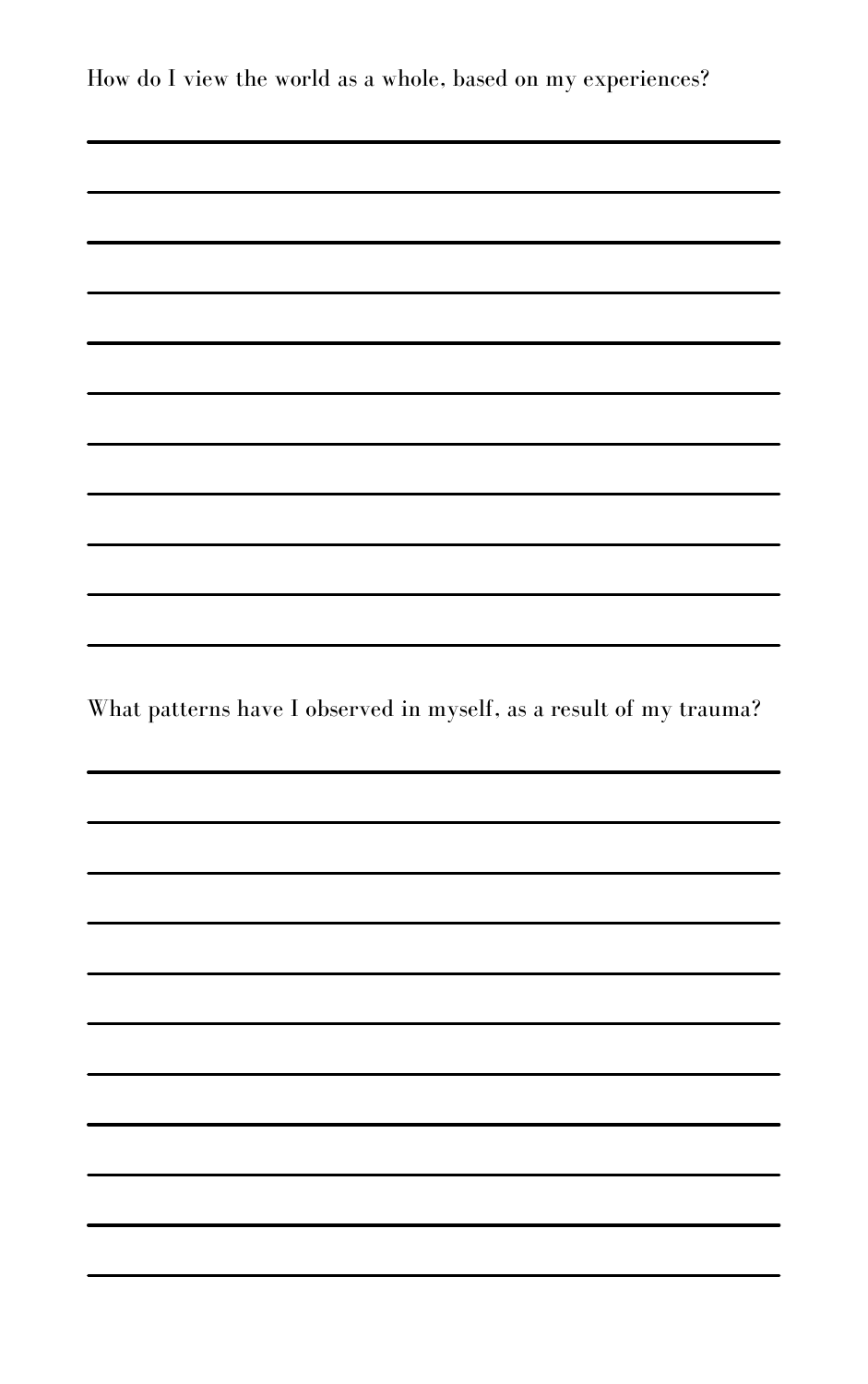Let me describe a made-up place where I can feel a sense of pure safety.

and the control of the control of the control of the control of the control of the control of the control of the

,我们也不会有什么。""我们的人,我们也不会有什么?""我们的人,我们也不会有什么?""我们的人,我们也不会有什么?""我们的人,我们也不会有什么?""我们的人

If that hadn 't happened I….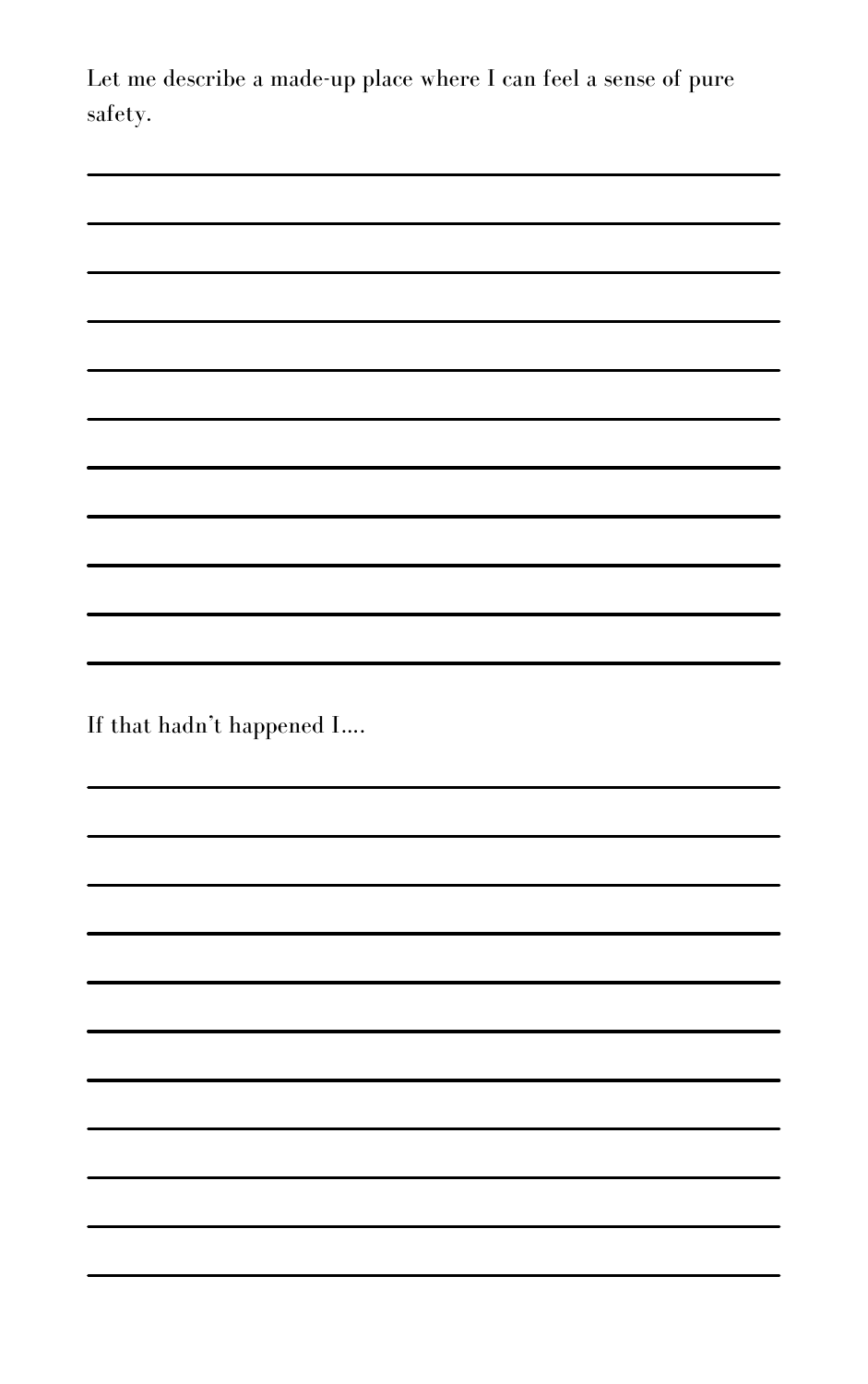If someone I care about had gone through what I've endured, what would I say to them?

,我们也不会有什么。""我们的人,我们也不会有什么?""我们的人,我们也不会有什么?""我们的人,我们也不会有什么?""我们的人,我们也不会有什么?""我们的人

If someone I care about had gone through what I've endured, what strengths would I see in them?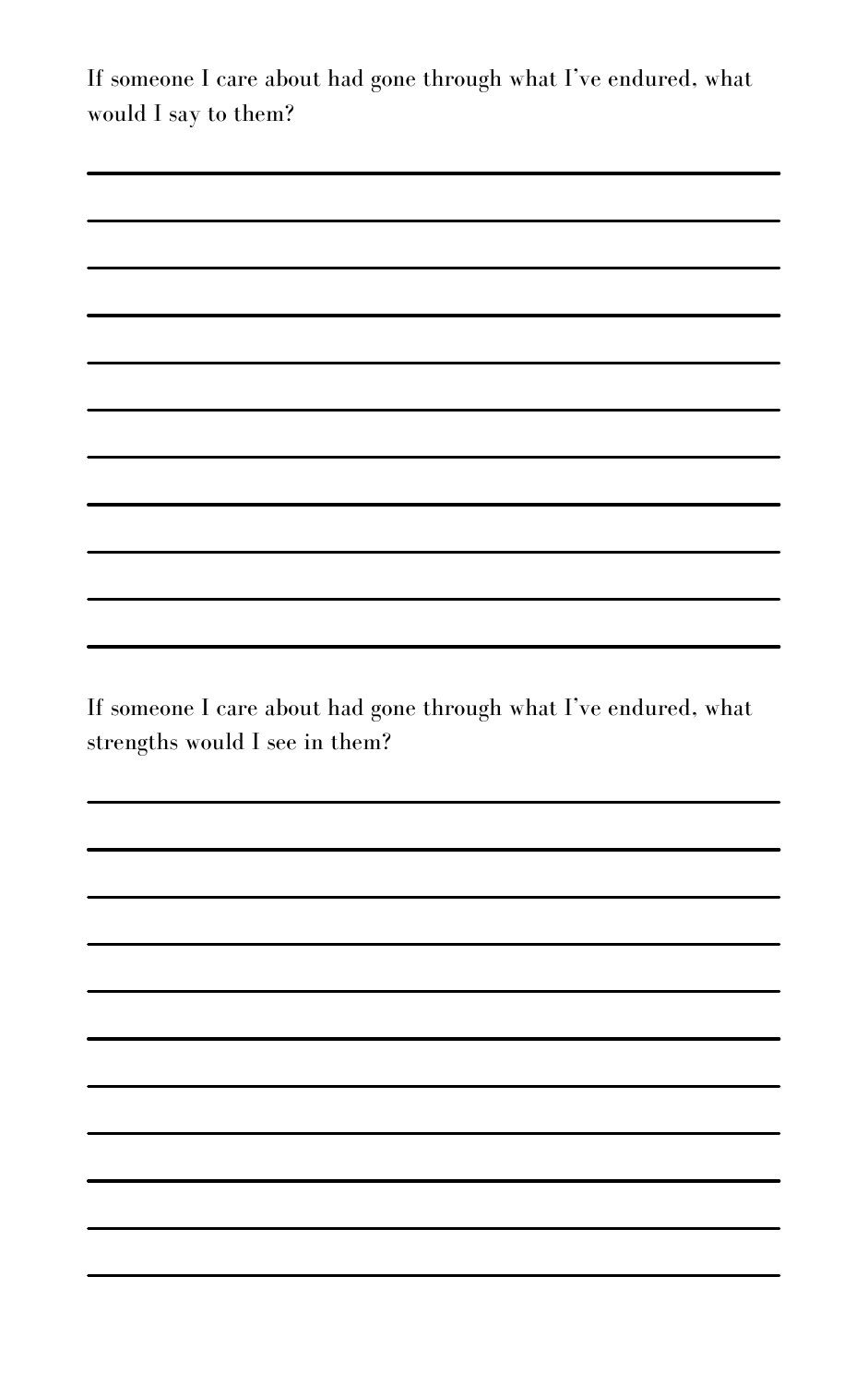What road bumps or obstacles are interfering with my healing?

In what ways do I push down my painful feelings?

|                                                                                                                                                                                                                                      | <u> The Community of the Community of the Community of the Community of the Community of the Community of the Community of the Community of the Community of the Community of the Community of the Community of the Community of</u> |
|--------------------------------------------------------------------------------------------------------------------------------------------------------------------------------------------------------------------------------------|--------------------------------------------------------------------------------------------------------------------------------------------------------------------------------------------------------------------------------------|
|                                                                                                                                                                                                                                      |                                                                                                                                                                                                                                      |
| 的,我们也不会不会不会。""我们的人,我们也不会不会不会。""我们的人,我们也不会不会不会不会。""我们的人,我们也不会不会不会。""我们的人,我们也不会不会不                                                                                                                                                     |                                                                                                                                                                                                                                      |
| ,我们的人们就会不会不会。""我们的人们,我们的人们,我们的人们,我们的人们,我们的人们,我们的人们,我们的人们,我们的人们,我们的人们,我们的人们,我们的人们<br>第151章 我们的人们,我们的人们的人们,我们的人们的人们,我们的人们的人们,我们的人们的人们,我们的人们的人们,我们的人们,我们的人们,我们的人们,我们的人们                                                                 |                                                                                                                                                                                                                                      |
| $\blacksquare$ . The contract of the contract of the contract of the contract of the contract of the contract of the contract of the contract of the contract of the contract of the contract of the contract of the contract of the |                                                                                                                                                                                                                                      |
|                                                                                                                                                                                                                                      |                                                                                                                                                                                                                                      |
|                                                                                                                                                                                                                                      |                                                                                                                                                                                                                                      |
|                                                                                                                                                                                                                                      |                                                                                                                                                                                                                                      |
|                                                                                                                                                                                                                                      |                                                                                                                                                                                                                                      |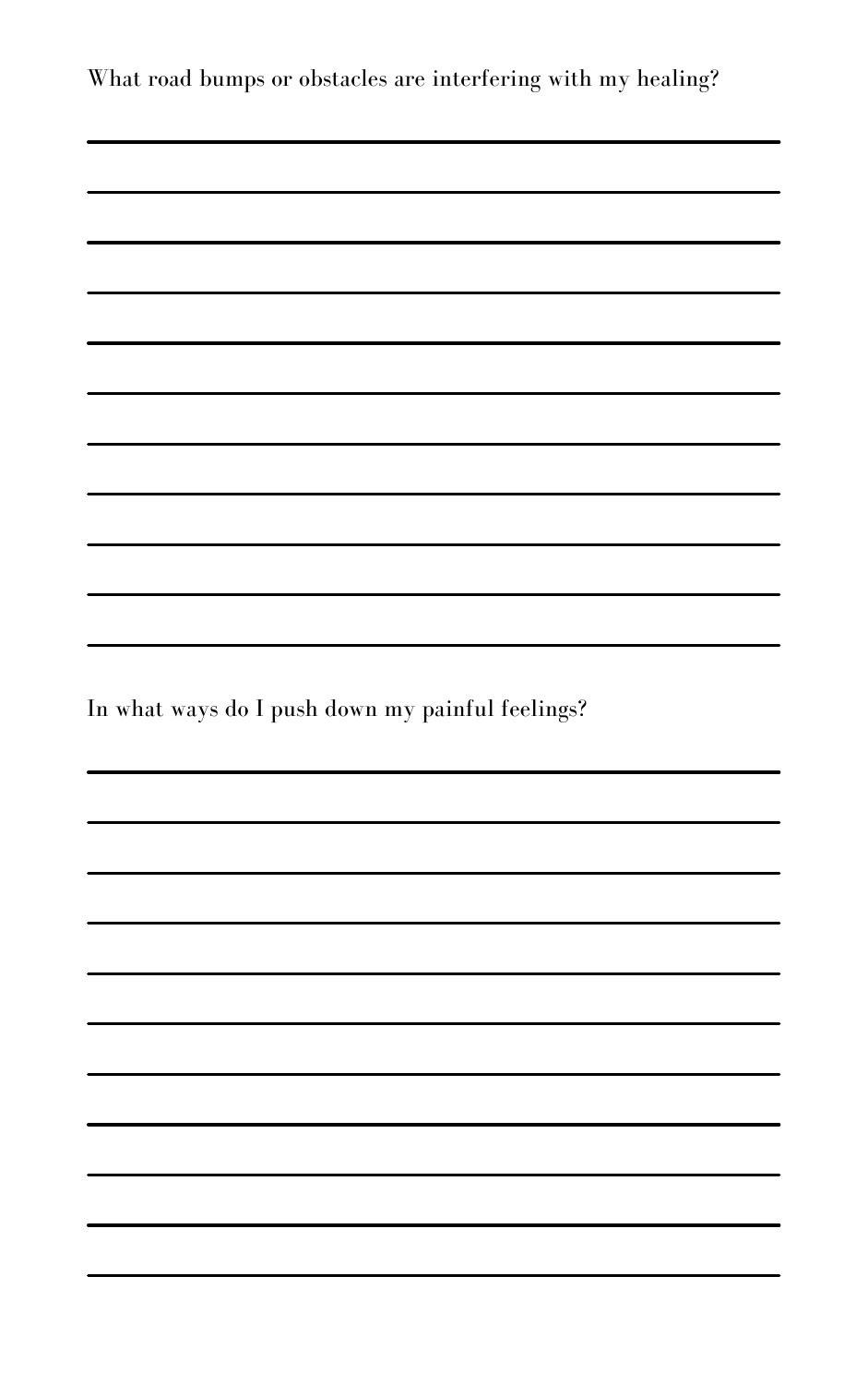If I were to draw a map of my trauma healing thus far, what would it look like?

 $\mathcal{L}(\mathcal{L}(\mathcal{L}))$  is a set of the set of the set of the set of the set of the set of the set of the set of the set of the set of the set of the set of the set of the set of the set of the set of the set of the set of t

,我们也不会有什么。""我们的人,我们也不会有什么?""我们的人,我们也不会有什么?""我们的人,我们也不会有什么?""我们的人,我们也不会有什么?""我们的人

Imagine someone, real or made up, who could defend and protect you. Describe them in as much detail as you can.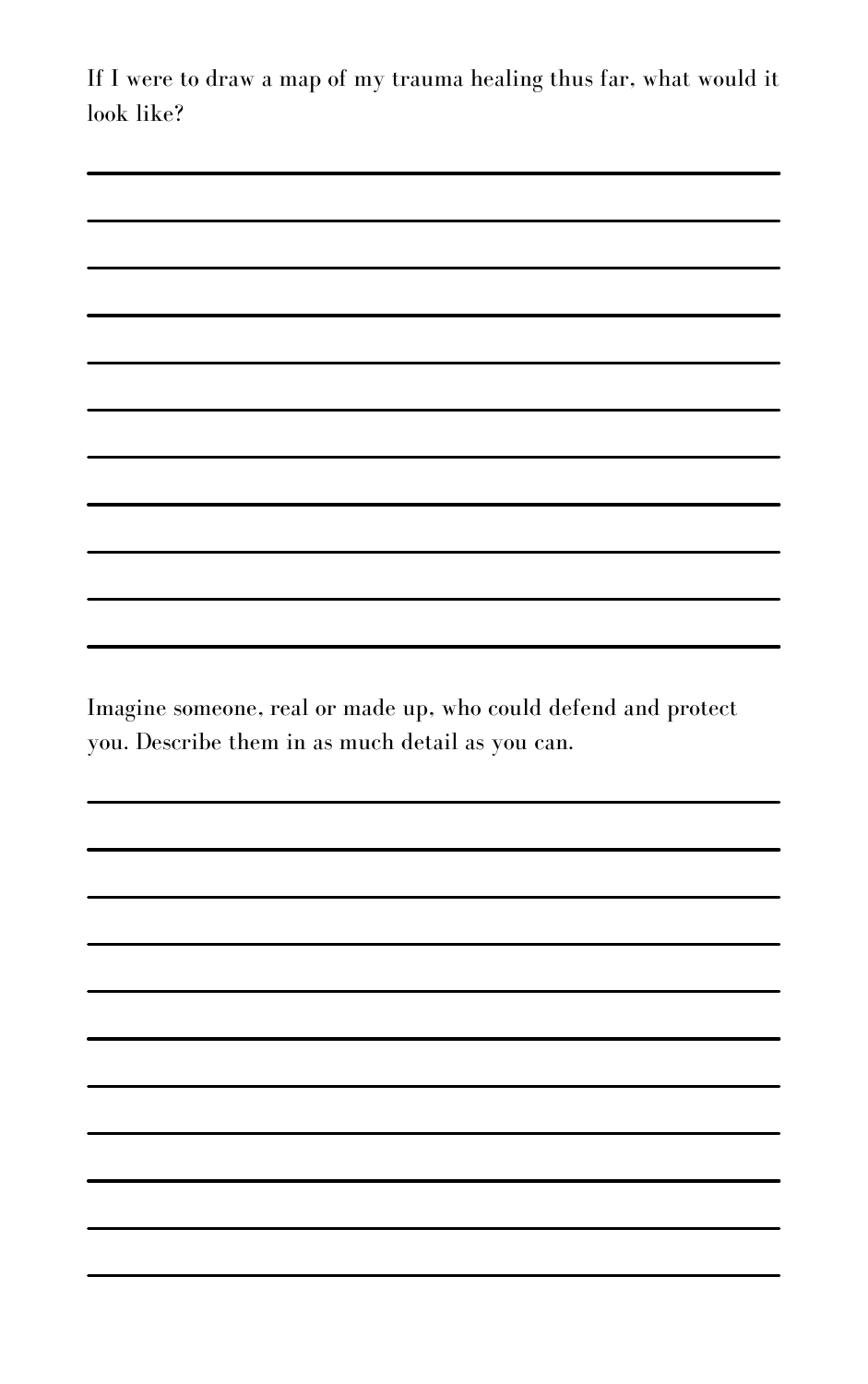Many people experience a lot of anger in regards to their trauma. Do I have any anger?

,我们也不能在这里的时候,我们也不能在这里的时候,我们也不能会在这里的时候,我们也不能会在这里的时候,我们也不能会在这里的时候,我们也不能会在这里的时候,我们也

What is the anger saying?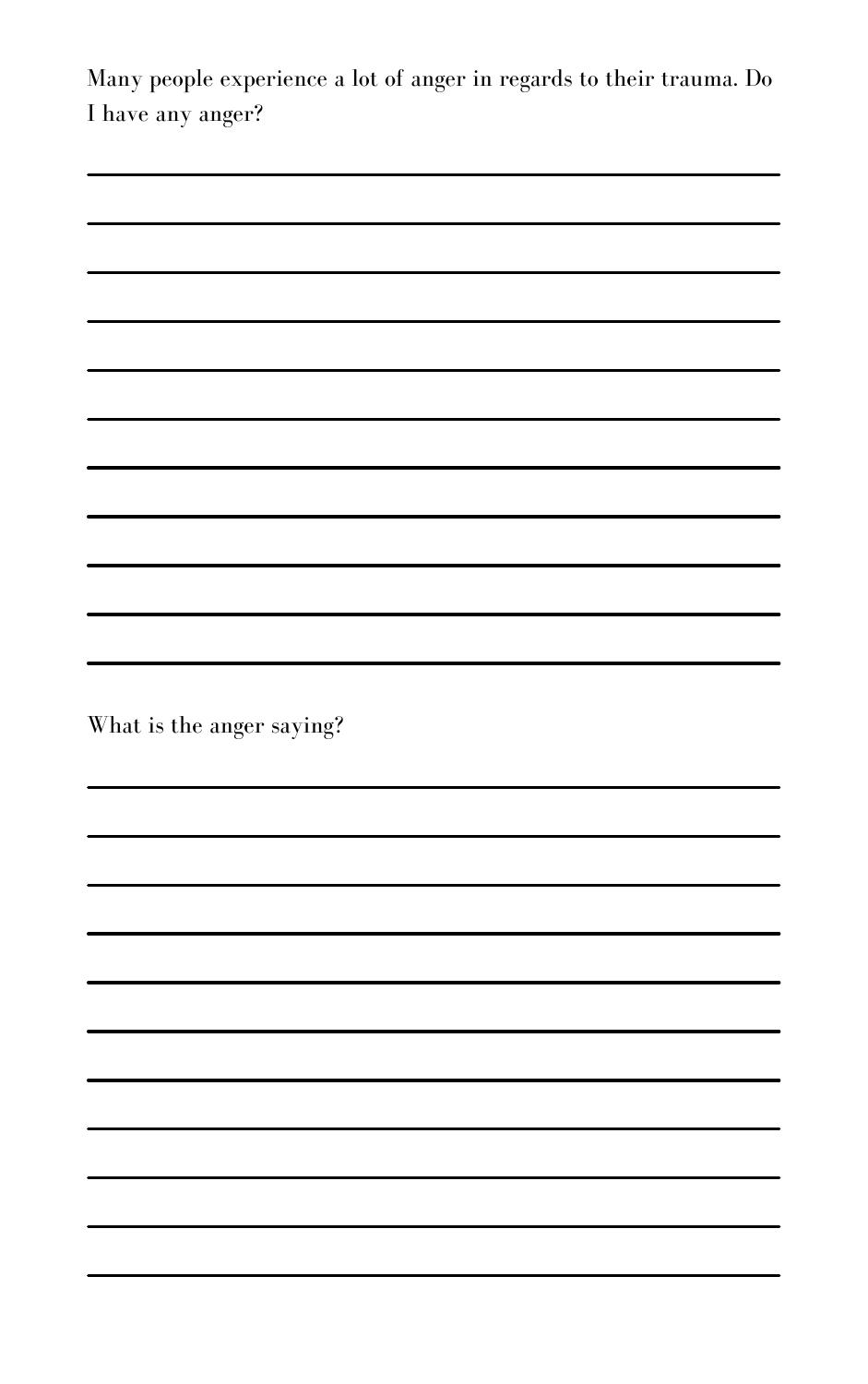Grief can be a common emotion when it comes to trauma. Do I experience any grief due to my trauma?

What does my grief have to say?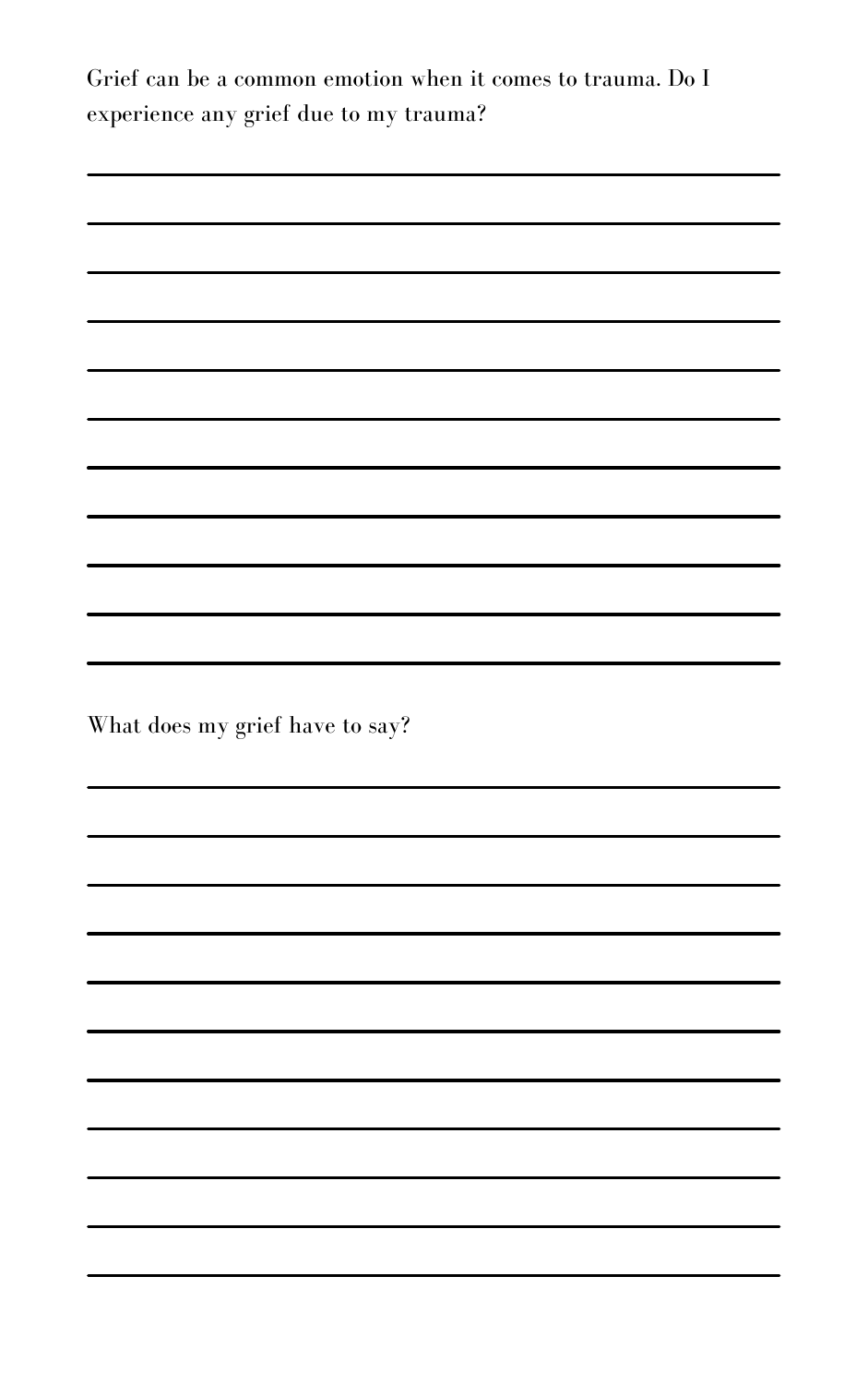If it feels safe to explore, what was the hardest part of my trauma?

,我们也不会有什么?""我们的人,我们也不会有什么?""我们的人,我们也不会有什么?""我们的人,我们也不会有什么?""我们的人,我们也不会有什么?""我们的人

If it feels safe to explore, what was most missing in my childhood?

| ,我们也不会不会不会。""我们的人,我们也不会不会不会。""我们的人,我们也不会不会不会不会。""我们的人,我们也不会不会不会不会。""我们的人,我们也不会不会 |  |
|----------------------------------------------------------------------------------|--|
|                                                                                  |  |
|                                                                                  |  |
|                                                                                  |  |
|                                                                                  |  |
|                                                                                  |  |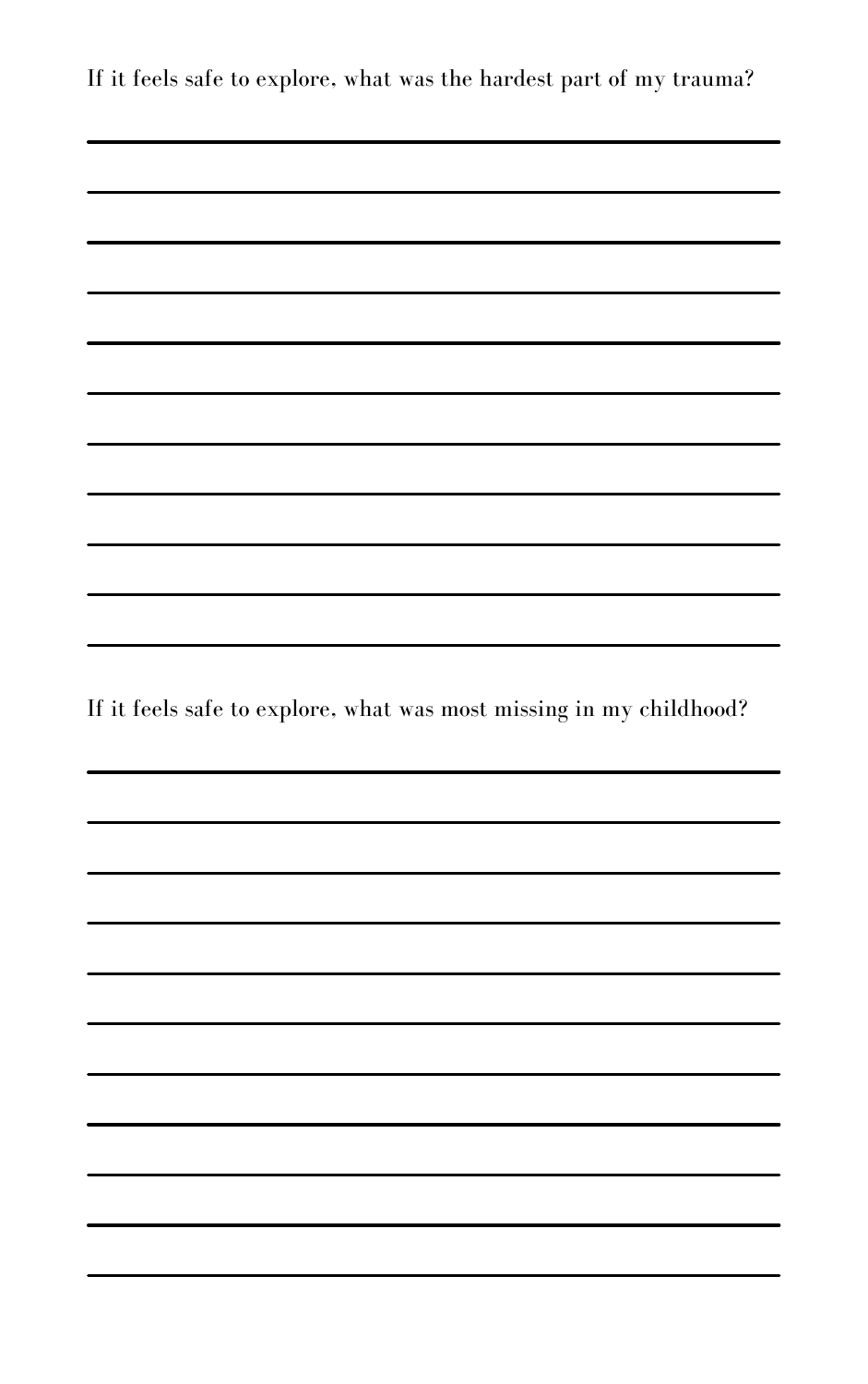What, thus far in my life, has felt the most healing to me?

,我们也不会有什么?""我们的人,我们也不会有什么?""我们的人,我们也不会有什么?""我们的人,我们也不会有什么?""我们的人,我们也不会有什么?""我们的人

,我们也不会有什么。""我们的人,我们也不会有什么?""我们的人,我们也不会有什么?""我们的人,我们也不会有什么?""我们的人,我们也不会有什么?""我们的人

One thing that would help my healing is....

| and the contract of the contract of the contract of the contract of the contract of the contract of the contract of                                                                                                                  |  |
|--------------------------------------------------------------------------------------------------------------------------------------------------------------------------------------------------------------------------------------|--|
|                                                                                                                                                                                                                                      |  |
|                                                                                                                                                                                                                                      |  |
|                                                                                                                                                                                                                                      |  |
| 的,我们也不会不会不会。""我们的人,我们也不会不会不会。""我们的人,我们也不会不会不会不会。""我们的人,我们也不会不会不会。""我们的人,我们也不会不会不                                                                                                                                                     |  |
| ,我们的人们就会不会不会。""我们的人们,我们的人们,我们的人们,我们的人们,我们的人们,我们的人们,我们的人们,我们的人们,我们的人们,我们的人们,我们的人们<br>第151章 我们的人们,我们的人们的人们,我们的人们的人们,我们的人们的人们,我们的人们的人们,我们的人们的人们,我们的人们,我们的人们,我们的人们,我们的人们                                                                 |  |
| $\blacksquare$ . The contract of the contract of the contract of the contract of the contract of the contract of the contract of the contract of the contract of the contract of the contract of the contract of the contract of the |  |
|                                                                                                                                                                                                                                      |  |
|                                                                                                                                                                                                                                      |  |
|                                                                                                                                                                                                                                      |  |
|                                                                                                                                                                                                                                      |  |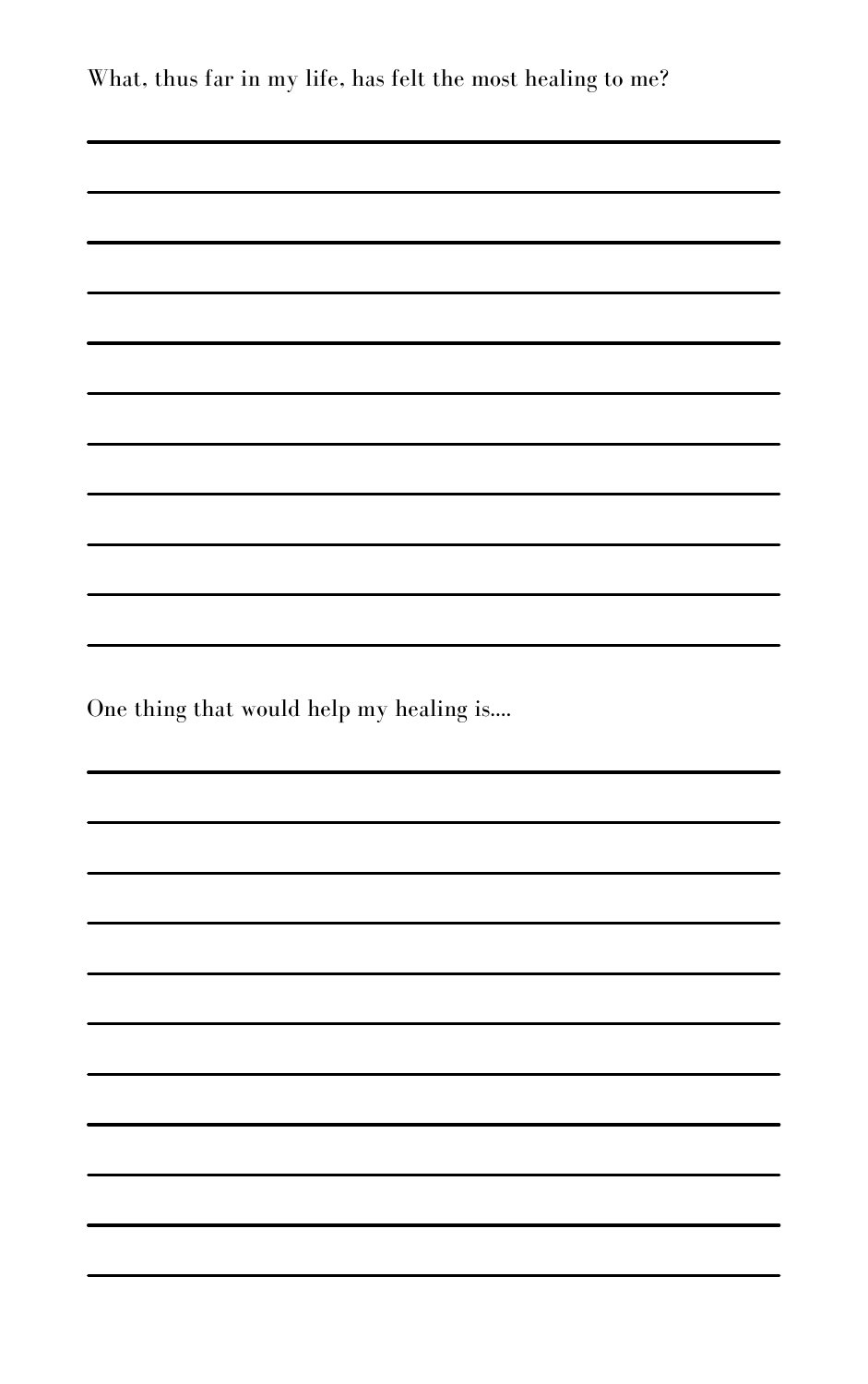What coping mechanisms did I use to cope as a child?

,我们也不会不会不会。""我们的人,我们也不会不会不会。""我们的人,我们也不会不会不会不会。""我们的人,我们也不会不会不会不会。""我们的人,我们也不会不会

,我们也不会有什么?""我们的人,我们也不会有什么?""我们的人,我们也不会有什么?""我们的人,我们也不会有什么?""我们的人,我们也不会有什么?""我们的人

What coping mechanisms do I use to cope today?

| and the contract of the contract of the contract of the contract of the contract of the contract of the contract of                                                                                                                  |  |
|--------------------------------------------------------------------------------------------------------------------------------------------------------------------------------------------------------------------------------------|--|
|                                                                                                                                                                                                                                      |  |
|                                                                                                                                                                                                                                      |  |
|                                                                                                                                                                                                                                      |  |
| 的,我们也不会不会不会。""我们的人,我们也不会不会不会。""我们的人,我们也不会不会不会不会。""我们的人,我们也不会不会不会。""我们的人,我们也不会不会不                                                                                                                                                     |  |
| ,我们的人们就会不会不会。""我们的人们,我们的人们,我们的人们,我们的人们,我们的人们,我们的人们,我们的人们,我们的人们,我们的人们,我们的人们,我们的人们<br>第151章 我们的人们,我们的人们的人们,我们的人们的人们,我们的人们的人们,我们的人们的人们,我们的人们的人们,我们的人们,我们的人们,我们的人们,我们的人们                                                                 |  |
| $\blacksquare$ . The contract of the contract of the contract of the contract of the contract of the contract of the contract of the contract of the contract of the contract of the contract of the contract of the contract of the |  |
|                                                                                                                                                                                                                                      |  |
|                                                                                                                                                                                                                                      |  |
|                                                                                                                                                                                                                                      |  |
|                                                                                                                                                                                                                                      |  |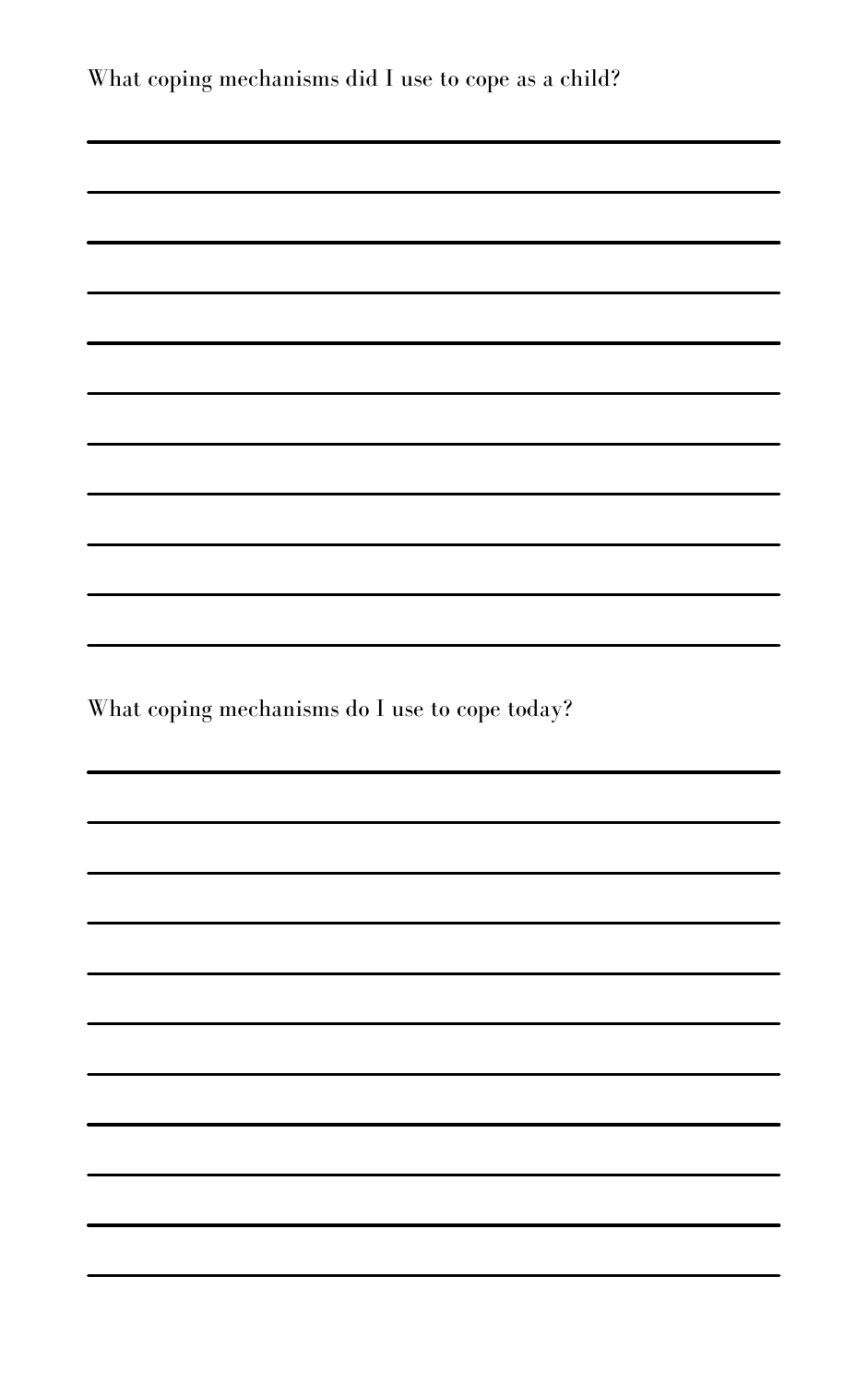Perfectionism & People Pleasing: two coping mechanisms that are often connected with unhealthy childhoods. Do I use either? If so, how?



,我们也不会有什么。""我们的人,我们也不会有什么?""我们的人,我们也不会有什么?""我们的人,我们也不会有什么?""我们的人,我们也不会有什么?""我们的人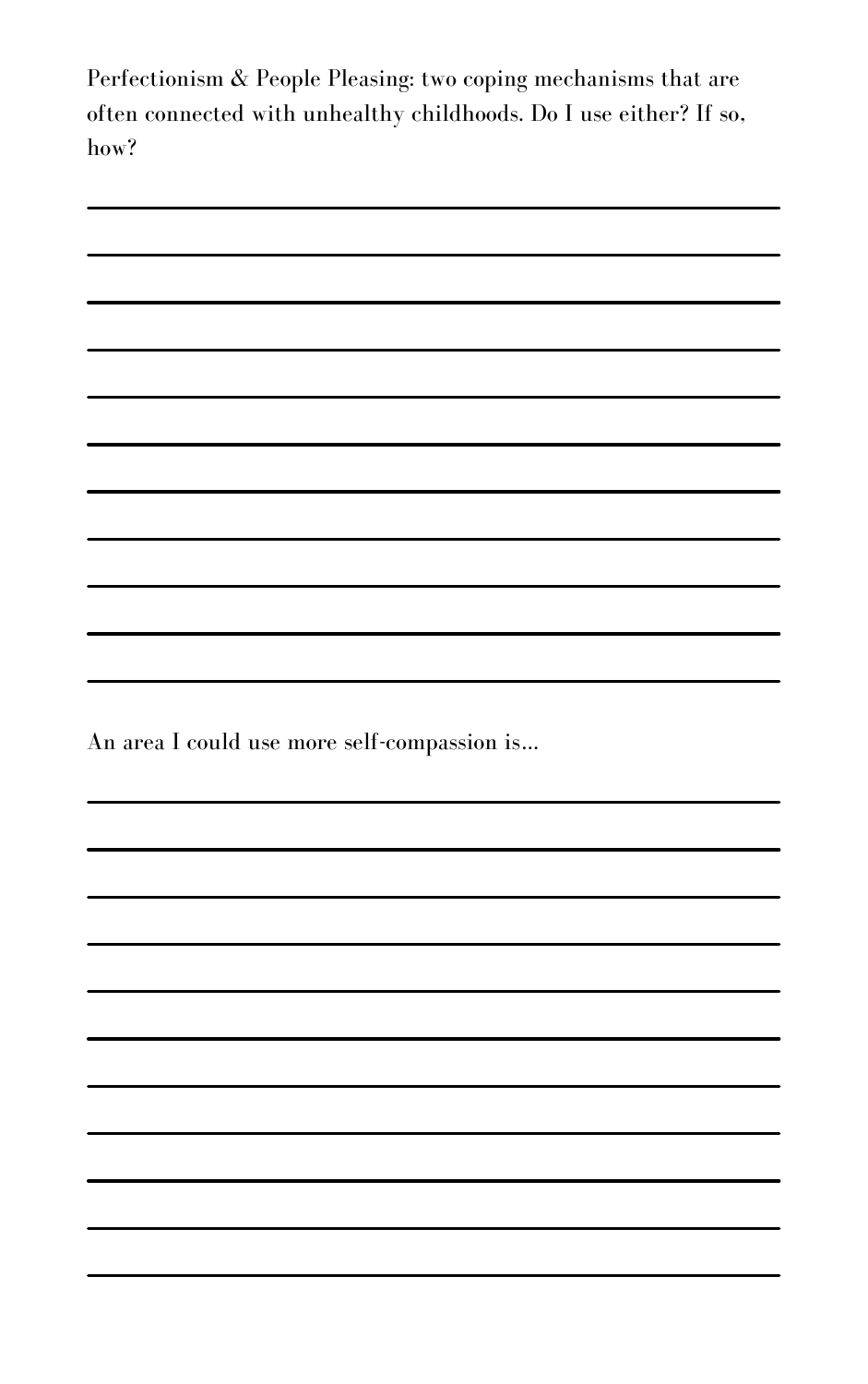What boundaries were violated when I was a child? (remember boundaries can include things like having space/time to oneself or consent over when people hug/touch)

Many folks with CPTSD report that as a kid, they felt responsible for taking care of people in their household. Is that true for me? If so, who did I have to take care of and what was that like?